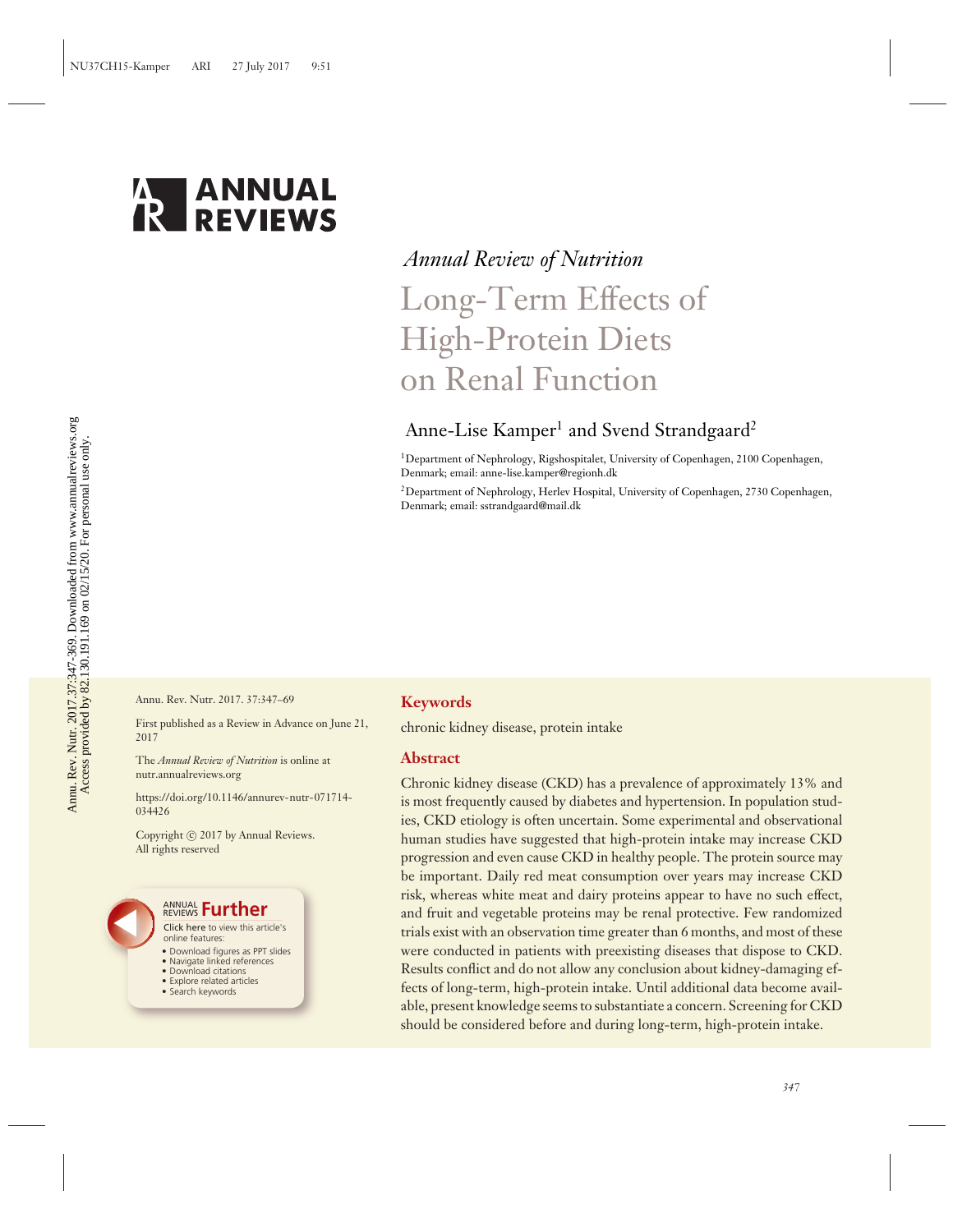## **Contents**

| Evaluation of Changes in Renal Function and Proteinuria or Albuminuria  353 |  |
|-----------------------------------------------------------------------------|--|
| <b>GLOMERULAR HYPERFILTRATION AND RENAL</b>                                 |  |
|                                                                             |  |
|                                                                             |  |
|                                                                             |  |
| SHORT-TERM (<6 MONTHS) EFFECT OF HIGH-PROTEIN DIET                          |  |
|                                                                             |  |
| LONG-TERM (>6 MONTHS) EFFECTS OF HIGH-PROTEIN DIETS                         |  |
|                                                                             |  |
|                                                                             |  |
|                                                                             |  |
|                                                                             |  |
|                                                                             |  |
|                                                                             |  |

## **INTRODUCTION**

Chronic kidney disease (CKD) is a major public health problem with a global prevalence of approximately 13% (53). It is a marked independent risk factor for cardiovascular disease (64). The most frequently identifiable causes of CKD are diabetes and hypertension. In population studies, the cause of CKD is often uncertain. Experimental and some human studies have indicated that protein intake above nutritional recommendations may increase the progression of CKD (57, 74) and may have a negative impact on renal health in populations without preexisting CKD (23). It is, therefore, of concern that high-protein (HP) intake greater than 1.5 g protein/kg of ideal body weight (BW) daily has become increasingly popular in the western world for weight reduction, physical performance enhancement, body composition, and general good health.

A protein or amino acid load increases renal blood flow and glomerular filtration rate (GFR) quite markedly. The introduction of glomerular hyperfiltration as a possible mechanism of progression of CKD (16) suggested that HP intake may be harmful to the kidneys. Low-protein diets were prescribed for CKD patients. The diets had limited or no effect on renal disease progression and always carried a risk of malnutrition (39).

What is the ideal dietary protein intake? The answer might depend on not only the protein amount but also the protein source. In observational studies, red meat protein has been associated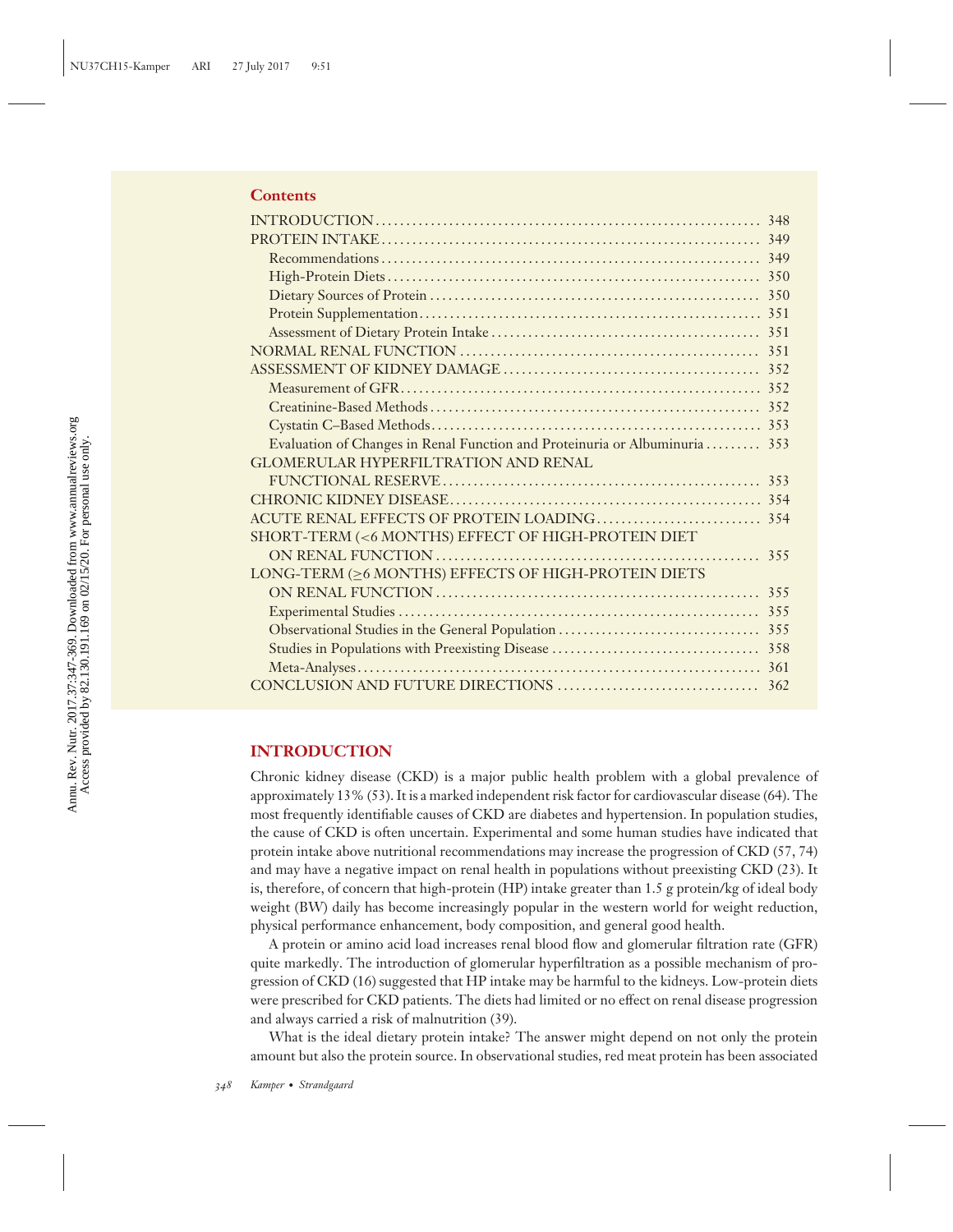with negative effects on the kidneys, whereas such associations have not been found for white meat and dairy proteins, and fruit and vegetable proteins may have a protective effect (7, 83, 85, 86). However, people who consume high amounts of red meat generally weigh more, smoke more, and are less physically active, so the risk of residual confounding is high.

In this review, we give an overview of the current knowledge on the possible damaging renal effect of HP intake and of some protein sources, and we focus mainly on long-term effects in the healthy population; in patients with diseases that predispose to CKD, such as diabetes and obesity; and in patients with established CKD. We also discuss aspects of the pathogenesis and pathophysiology of CKD as well as important methodological issues in the evaluation of renal function during HP intake. To facilitate the understanding of these issues, we briefly describe the normal kidney and age-dependent changes in renal function. We do not address issues related to children, which are beyond the scope of this review.

## **PROTEIN INTAKE**

#### **Recommendations**

Health authorities have set guidelines for dietary composition and recommended intakes of nutrients, including protein, in the general population and in various specific groups. Dietary patterns in the western world have changed toward more protein intake, which may be higher than recommended (23). A safe upper limit for protein intake has not been defined.

**General population.** The World Health Organization (WHO) (129) recommends a dietary intake of 0.83 g good quality protein/kg BW/day. Good quality protein is defined as protein with a protein digestibility-corrected amino acid score (PDCAAS) value of 1.0. Use of the PDCAAS is a method of evaluating protein quality on the basis of the amino acid requirements that the protein satisfies and on the digestibility of the protein. A PDCAAS value of 1.0 is the highest quality and 0 the lowest.

The US recommendation, established in 2002 by the National Academies Institute of Medicine (now named the Health and Medicine Division) (58), is an intake of 0.8 g good quality protein/kg BW/day for healthy adults of both sexes and at all ages. The recommendation includes a macronutrient range of intake for protein that contributes  $10-35\%$  of energy consumption (E%). The European Food Safety Authority (33) also recommends an intake of 0.83 g good quality protein/kg BW/day.

**Elderly.** In the 2012 Nordic Nutrition Recommendations (98), recommendations are given according to age. Thus, 10–20 E% for protein is recommended in adults aged 18–64 years and 15–20 E% in elderly persons >65 years. These ranges of E% correspond to 0.8–1.5 and 1.1–1.3 g protein/kg BW/day, respectively. The PROT-AGE Study Group (8), an international study group reviewing dietary protein needs with aging, similarly recommends an average intake in the range of 1.0 to 1.2 g protein/kg BW/day.

**Athletes.** A slightly higher protein intake of 1.2–1.7  $g/kg$  BW/day is recommended for athletes who train for endurance and strength (5). Protein supplements are not recommended for athletes who consume a variable mixed diet or for healthy adults who perform regular physical activity (8).

**Diabetes.** The 2017 Standards of Medical Care in Diabetes (4) recommend no adjusting of the previously recommended daily level of protein ingestion (typically 1–1.5 g/kg BW/day or 15– 20 E%). Protein intake goals are recommended to be individualized based on current eating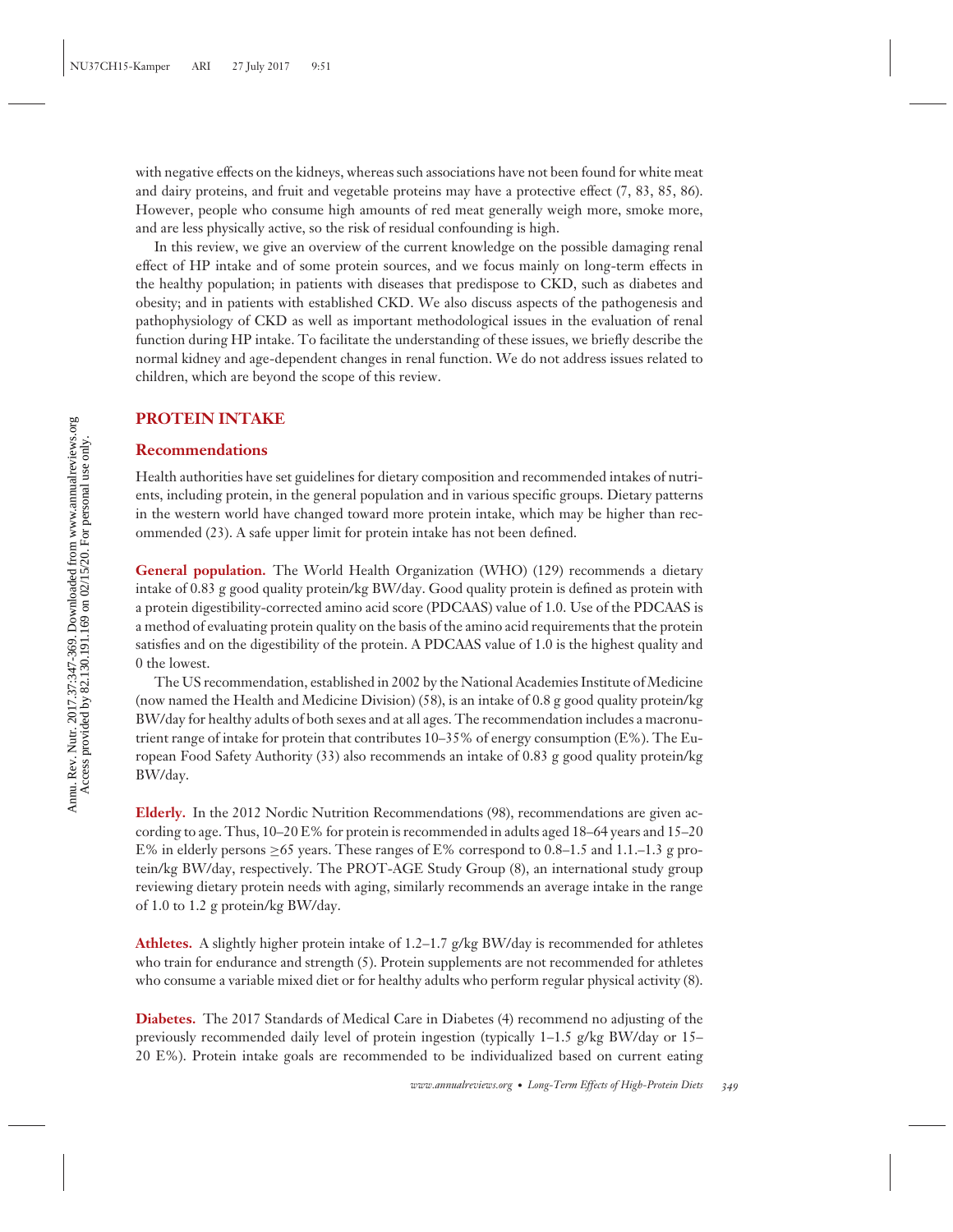patterns. For type 2 diabetes meal plans, including slightly higher levels of protein (20–30 E%) may contribute to increased satiety. For those with diabetic kidney disease, dietary protein should be maintained at 0.8 g/kg BW/day.

**Chronic kidney disease.** International renal guidelines recommend 0.8 g protein/kg BW/day in adults with GFR  $\lt$ 30 mL/min/1.73 m<sup>2</sup> and avoiding intake  $\gt$ 1.3 g/kg BW/day in adults with CKD at risk of progression (69).

## **High-Protein Diets**

HP diets have a protein content of more than 25 E% of energy intake, which corresponds to more than 2.0 g protein/kg BW daily. Examples of HP diets are Atkins (29 E%) and Zone (35 E%) diets (29). HP diets can induce increased weight loss and improve weight maintenance after weight loss (25, 80, 108). Furthermore, these diets are effective at improving glycemic control and other markers of cardiovascular risk in type 2 diabetes (6, 43). In a single study, HP intake surprisingly prevented the weight loss–induced fall in insulin resistance (116). Recently, a 6-month randomized controlled trial in 24 individuals showed remission of prediabetes with an HP diet, as well as significant improvement in metabolic parameters and anti-inflammatory effects as compared with a high-carbohydrate diet (117). A potentially harmful effect of HP intake is increased blood pressure, as indicated by measurements of daytime ambulatory blood pressure in a cross-sectional study of 121 patients with type 2 diabetes (92), possibly because HP diets are associated with increased salt intake.

## **Dietary Sources of Protein**

Almost all food of plant and animal origin contains protein. Pulses, such as nuts, dried peas, and lentils, have HP content. Meat, fish, milk, and eggs have large quantities of good quality protein. Meat is typed as red or white according to its source: Beef, pork, mutton, and game (e.g., reindeer and moose) are generally defined as red meat, and chicken and turkey are defined as white meat (98).

Diet is a major determinant of the acid load that must be excreted by the kidney to maintain acid-base balance. Some products, such as meat, fish, cheese, and rice and other grains, are generally relatively strong net-acidifying foods, whereas fruit, legumes, vegetables, and potatoes are relatively strong net-alkalinizing foods (7).

Studies that explore whether animal and vegetable proteins differ in their effects on normal and diseased kidneys yield conflicting results. For instance, a study compared the effect of a single meal of tuna fish or boiled egg white in six healthy individuals and six type 2 diabetics without albuminuria. Tuna fish caused a rise in measured GFR in both study groups, whereas boiled egg white, which has the same or double the amount of protein, did not change GFR (96). In another study of six healthy volunteers, single meals of 200 g of beef and a similar amount of vegetable protein (baked skim soy with soy sauce, which has an amino acid composition similar to beef ) caused a similar rise in measured GFR (100). Intervention studies of patients with type 2 diabetes and microalbuminuria that compared diets with animal or plant protein have shown conflicting measured GFR and urinary albumin excretion results (46, 128).

Several mechanisms have been suggested to explain a possible difference between vegetable and animal proteins with regard to renal health. These mechanisms include differences in postprandial circulating hormones, sites of protein metabolism, and interaction with accompanying micronutrients and prostaglandins (10). Furthermore, catabolism of animal proteins generates acid, whereas catabolism of many fruit and vegetable proteins forms bases (102). Acid-inducing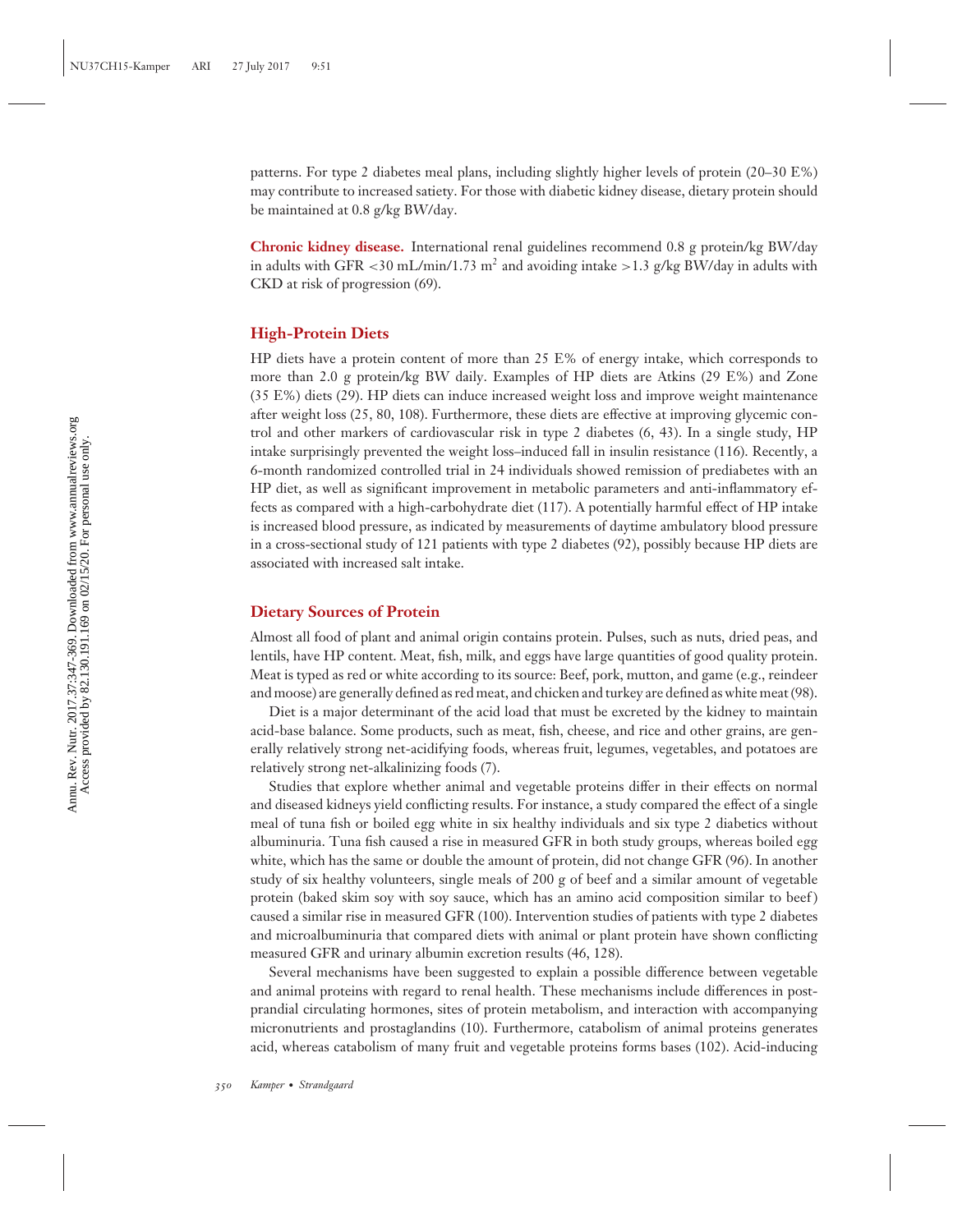diets may cause kidney tubular toxicity by a mechanism that has not yet been fully clarified (127). In addition, a diet with a high dose of animal proteins might be associated with an increased salt intake and an increased tendency to urolithiasis, both of which tend to increase renal damage.

Recent observational studies have supported an importance of meat type and dietary acid load (7, 83). These studies are discussed below.

#### **Protein Supplementation**

Protein supplementation is widely used for patients during convalescence and for patients who have chronic diseases or are elderly with poor appetite. However, it is also widely used by people who eat sufficiently. The market for protein supplementation is unregulated and unsupervised by public health authorities in most countries. In the general population, advice about protein supplementation is probably mainly given by nonhealth professionals. The products range from milk protein (whey or casein) to proteins from vegetables, chicken, and red meat.

## **Assessment of Dietary Protein Intake**

Dietary protein intake may be estimated by measuring urinary urea or nitrogen excretion or by self-reporting food intake via 24-h dietary recall, a food diary, or a food frequency questionnaire (FFQ).

Urea is the main catabolite of dietary protein. It is excreted in the urine, and at steady state, protein intake can be calculated from urinary urea excretion (91). Urinary nitrogen measurement offers an alternative calculation. Although these methods of evaluating protein intake are objective, they reflect the intake over only a few days before urine collection and give no information on protein source intake or other macronutrients.

The dietary recall may identify the pattern of eating with a minimum of reporting bias. A 3- or 4-day food diary contains a complete record of foods and beverages consumed over those days. The FFQ is widely used to investigate food intake over extended periods of time. An abbreviated assessment obtaining only the frequency of typically consumed foods is especially useful in identifying healthy foods, which can be grouped, but is not as useful in identifying unhealthy and processed foods, which are ubiquitous in every food category. Some FFQs have been validated (51, 130), but questionnaire-based methods are associated with both random and systematic error (71).

#### **NORMAL RENAL FUNCTION**

In young adults, the average number of glomeruli per kidney is 600,000–1 million (30, 99). Each nephron consists of a glomerulus and its connected tubulus system. Nephrons develop in the fetal kidneys during 10–36 weeks of gestation and may continue to develop in infants born very early preterm (104). Intrauterine malnutrition and low-protein intake may negatively influence nephron development (22). A low nephron endowment at birth is a risk factor for CKD and cardiovascular disease later in life (88). As part of the aging process, almost half of the nephrons are lost from young adulthood to old age (30, 99).

GFR in young adults is 80–120 mL/min, conventionally corrected to a body surface area of  $1.73 \text{ m}^2$ . Most of the filtered substances are reabsorbed in the tubules, but some, such as creatinine and potassium, are secreted by the tubular cells. GFR is autoregulated and thus constant during wide blood pressure changes (111). It varies over the day, presumably because it is stimulated by protein intake with meals. GFR is lowest during the night (12). It declines with age approximately proportionally with the loss of nephrons (104), presumably modified by hyperfiltration in the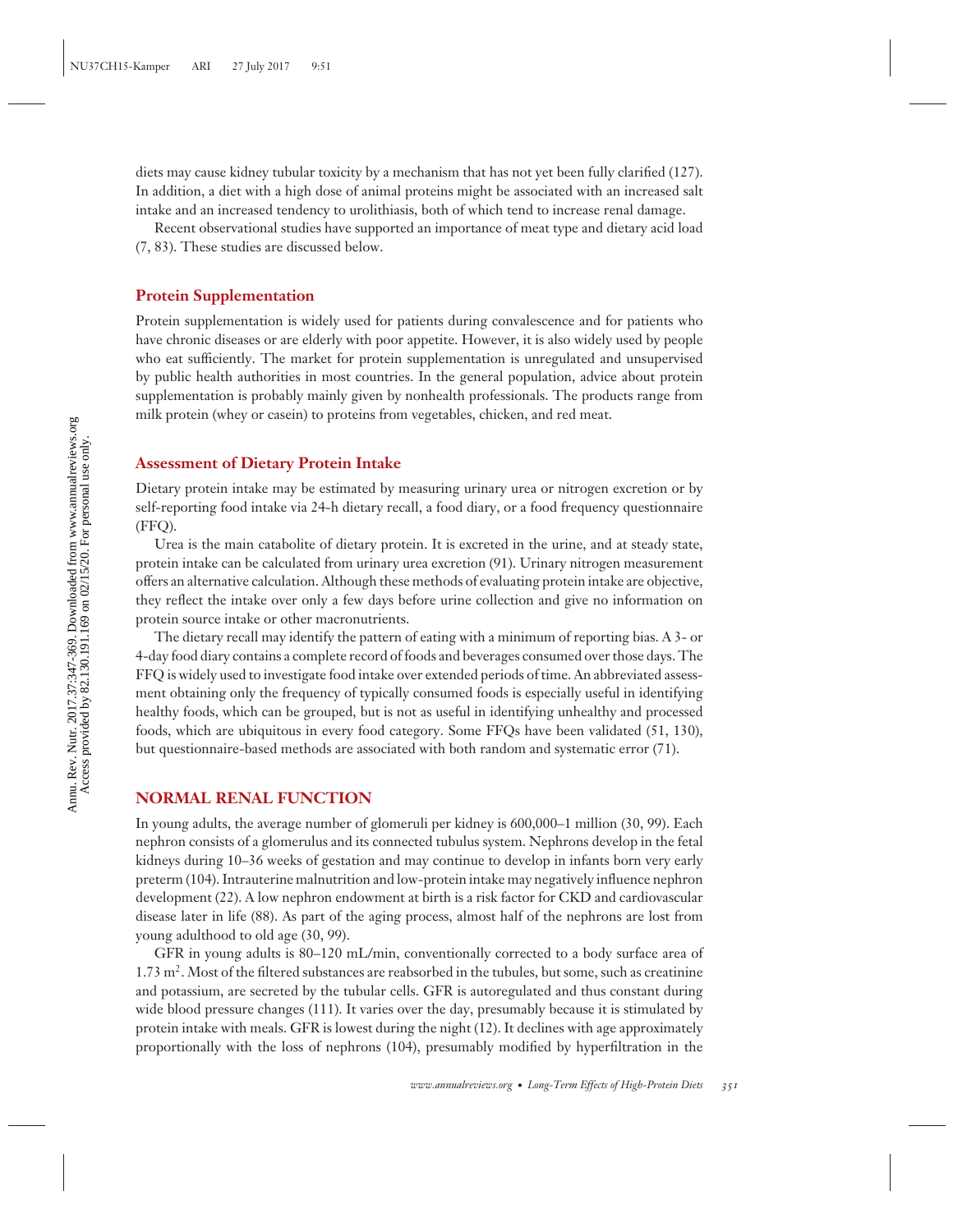remaining nephrons attempting to maintain a normal GFR. In a recent population study, measured GFR fell 0.95 mL/min/year (34). The age-dependent GFR decrease might be particularly marked in patients with heart failure (36).

Normally, minimal amounts (less than  $30-50$  mg/24 h) of plasma proteins, mainly albumin, are excreted in the urine. Albuminuria is associated with endothelial dysfunction and is a risk factor for loss of renal function, cardiovascular disease, and premature death. Even slight albuminuria has been associated with an increased risk of cardiovascular disease and death (54, 73).

## **ASSESSMENT OF KIDNEY DAMAGE**

In clinical practice, kidney damage is mainly evaluated by renal function and proteinuria or albuminuria. Renal function is synonymous with GFR. When studying the long-term renal effect of dietary or pharmacological intervention, whether it is beneficial or harmful, the most relevant endpoints are death and development of end-stage renal disease (ESRD). However, more commonly used parameters are albuminuria or proteinuria and some GFR marker. Renal biopsy is an invasive procedure that is used mainly for diagnostic purposes in selected patients and in smaller scientific studies. New potential biomarkers, such as neutrophil gelatinase-associated lipocalin (NGAL), have arisen with the promise of detecting kidney damage earlier than is possible with the currently used markers. Neither NGAL nor other new biomarkers for CKD have been verified for clinical use (87).

## **Measurement of GFR**

Substances that are filtered freely in the glomeruli and not reabsorbed or secreted in the tubuli include the polyfructose inulin,  ${}^{51}$ Cr-ethylenediamine tetraacetate (EDTA), and the iodinated xray contrast agents iothalamate and iohexol. Renal clearance of these substances with timed urine collection is identical to GFR, but it is a rarely used method. More commonly used are simplified plasma clearance methods based on measurement of the GFR marker in plasma 4–5 h or later after injection of the marker.

## **Creatinine-Based Methods**

Plasma creatinine is used in daily clinical work to evaluate GFR. Creatinine is formed as a result of the spontaneous degradation of a small amount of muscle creatine  $(1-2)$ % per day). Differences in creatinine production among individuals and over time in a single individual may occur secondary to changes in either muscle mass or dietary protein intake. A marked rise in serum creatinine has been observed after eating cooked beef or pork (19, 59).

Clearance of endogenous creatinine, previously widely used to evaluate GFR, overestimates GFR by approximately 10% because of tubular creatinine secretion and requires an accurately timed urine collection, which may be problematic (103). The sensitivity of a reduction in creatinine clearance in detecting a reduction in GFR has been found to be only 75% (109), and the correlation between GFR and creatinine clearance is poor (94). Creatinine clearance has been generally replaced by estimated GFR (eGFR), which is calculated according to formulas that take into account an individual's serum creatinine, age, gender, and ethnicity. Based on data from the Modification of Diet in Renal Disease (MDRD) Study, an eGFR equation was developed (81), which has been widely used, but it overestimates GFR values greater than 60 mL/min/1.73 m<sup>2</sup>. The Chronic Kidney Disease Epidemiology Collaboration (CKD-EPI) (82) equation is superior when GFR is greater than 60 mL/min/1.73 m<sup>2</sup>. The Cockroft-Gault formula is no longer recommended.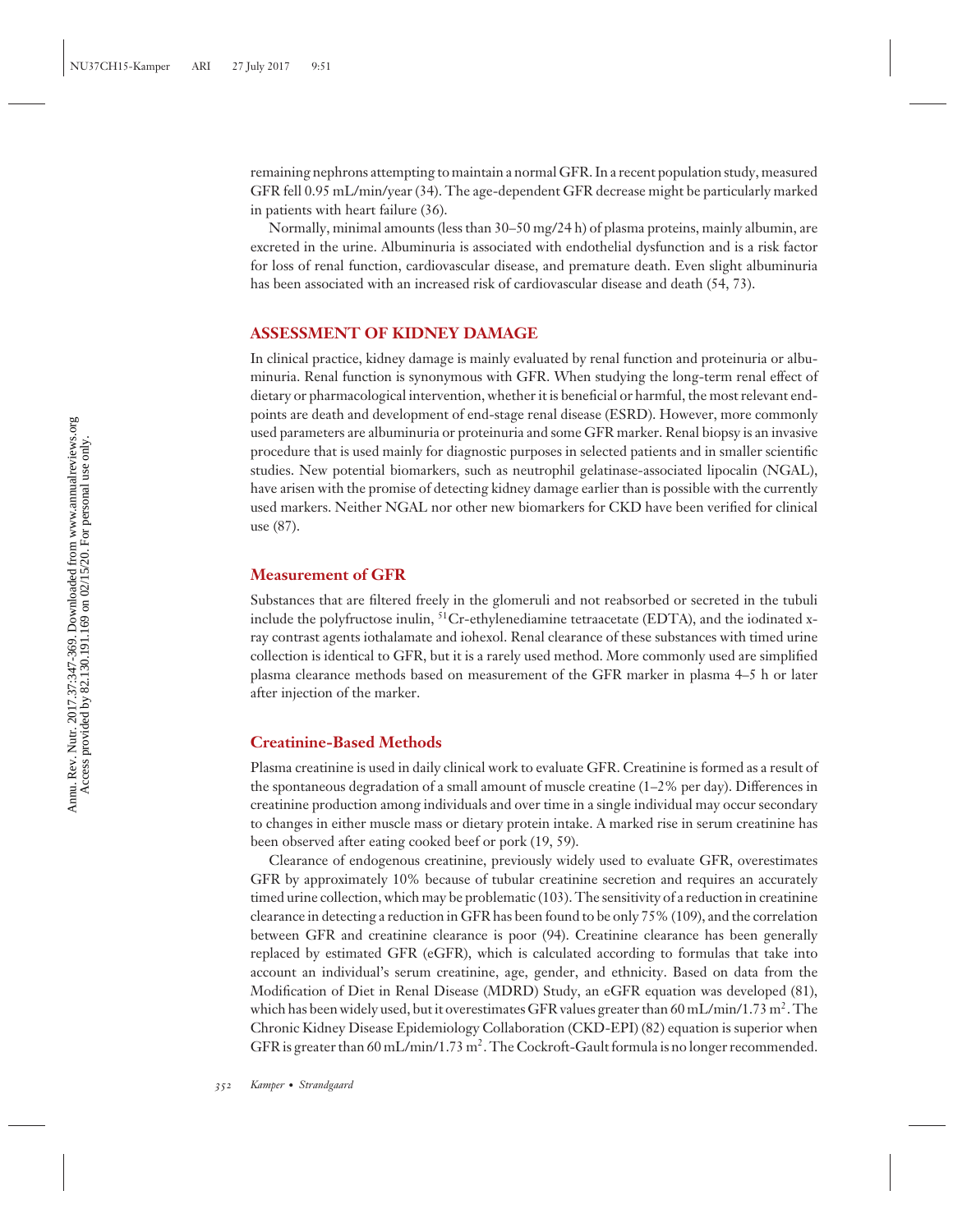Important sources of error in creatinine-based eGFR include:

- - Extremes of muscle mass—very high or very low—in bodybuilders, amputees, and people with pareses, muscle wasting diseases, and low body mass index (*<*20 kg/m2)
- -Extremes of body size
- -HP intake
- -Creatine supplement intake (69)

Thus, protein intake in the hours before assessment of eGFR may be a confounding factor (24). In obesity, surface correction of both measured and estimated GFR by any method carries the risk of error, especially during marked weight loss (62).

#### **Cystatin C–Based Methods**

Cystatin C is a protein produced by all nucleated cells. It is filtered freely in the glomeruli and completely catabolized by the tubular cells (1). Plasma cystatin C is not influenced by muscle mass and is, therefore, preferable in subjects with a low amount of muscle tissue (31). Some factors other than renal function do influence plasma cystatin C. These include increased age, high body mass index, smoking, plasma albumin, high plasma CRP, high-dose corticosteroid treatment, and hyper- or hypothyroidism (41, 75).

The MDRD equation has been modified by the factoring in of cystatin C, leading to a precise formula for eGFR calculation (57, 112, 118).

## **Evaluation of Changes in Renal Function and Proteinuria or Albuminuria**

In research, either sequential GFR values or individual GFR slopes (GFR versus time plot) may be compared between study groups. The latter method is advantageous for studies in which follow-up time varies because some participants withdraw (68). GFR is a dynamic parameter that can be altered by hemodynamic maneuvers, and a GFR decrease does not necessarily reflect renal damage. Thus, some interventions, such as a low-protein diet and renin-angiotensin system (RAS) blockade, cause an initial hemodynamically mediated change in GFR, which is reversible (67, 72). It is also essential to distinguish between *measured* and *estimated* GFR. Studies using precise GFR measurements are methodologically superior to studies using eGFR.

Proteinuria and albuminuria are generally expressed as the urinary excretion rate. The reference method of a 24-h specimen remains unchanged, but an untimed urine sample with measurement of urine albumin-to-creatinine ratio (UACR) is an accepted alternative.

## **GLOMERULAR HYPERFILTRATION AND RENAL FUNCTIONAL RESERVE**

Animals and human studies have shown that oral protein intake and amino acid infusion increase renal blood flow and GFR (55). The increase in GFR is called hyperfiltration. Hyperfiltration is also present in pregnancy, diabetes, obesity, severe burns, and renal disease. No single definition of hyperfiltration has been agreed upon (52). The maximal rise in GFR during hyperfiltration is termed renal functional reserve (14), which can be exhausted in CKD, presumably because loss of nephrons leads to hyperfiltration in remaining ones (13).

Glomerular hyperfiltration has been suggested to have harmful long-term effects on renal health. This idea was proposed in 1948 by Addis (2) and developed in 1982 by Brenner and coworkers (17), who, on the basis of rat studies, hypothesized that glomerular hyperfiltration and hyperperfusion may cause glomerular hypertension leading to glomerular damage and progressive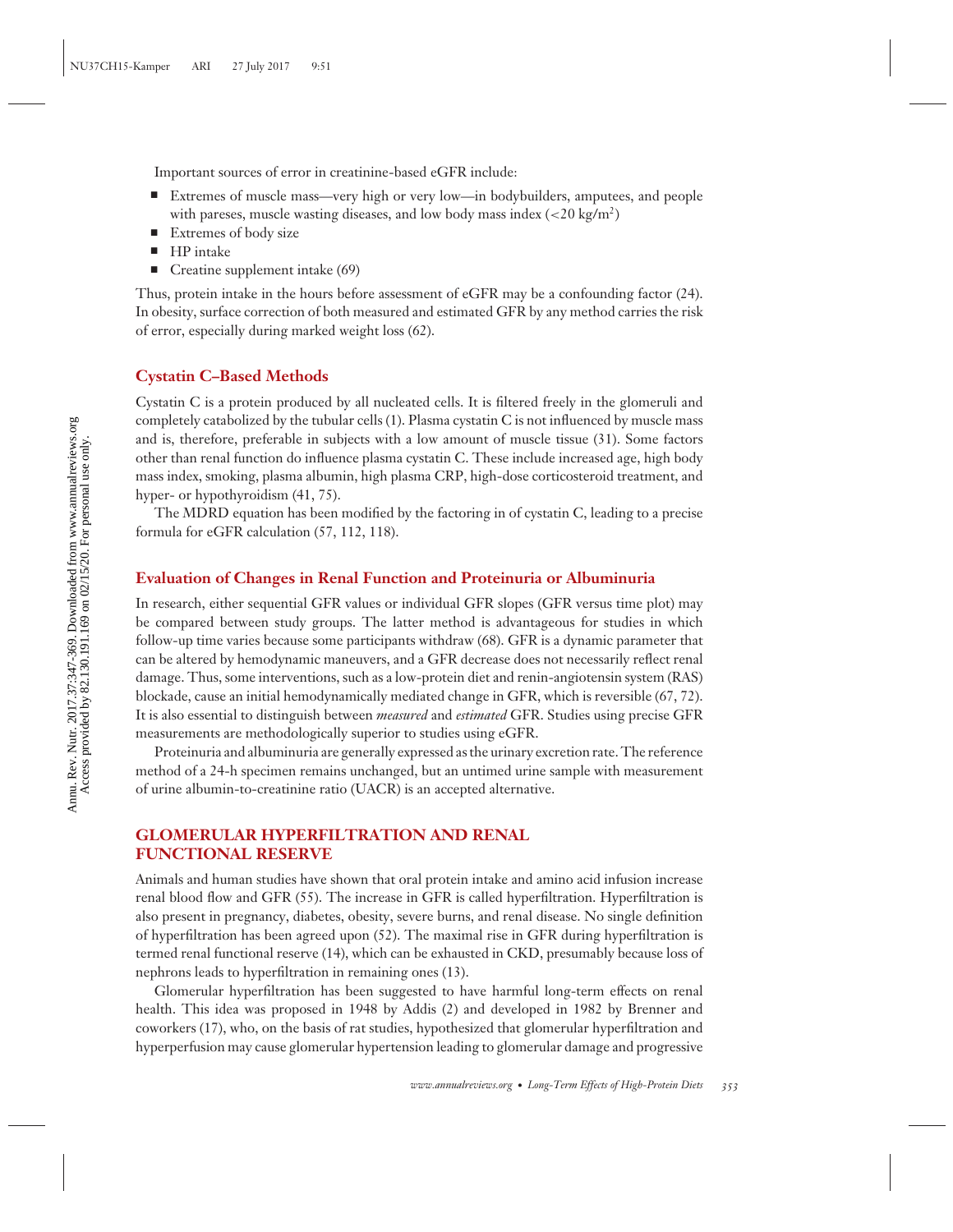chronic nephropathy. As discussed below, a prolonged HP intake might contribute to this deleterious process or possibly even initiate it.

## **CHRONIC KIDNEY DISEASE**

CKD is a general term for various disorders affecting kidney structure and function with variable clinical presentation, in part related to cause, severity, and the rate of progression. Abnormalities in kidney structure usually precede abnormalities in function. ESRD is traditionally considered to be the most serious outcome of CKD, but, most importantly, CKD is associated with substantial cardiovascular disease, even in the early stages. Thus, many patients with early stages of CKD may die from cardiovascular disease before they progress to ESRD. The excess cardiovascular morbidity partly owes to traditional risk factors, such as hypertension, dyslipidemia, diabetes, prediabetes, and insulin resistance, but other CKD-specific metabolic disturbances, such as changes in mineral metabolism, especially hyperphosphatemia, are probably of even greater significance.

CKD is classified according to level of GFR in CKD stage 1–5 and albuminuria category 1–3 (69). The lower the level of GFR and the higher the level of albuminuria, the higher is the risk for development of ESRD and cardiovascular complications.

CKD afflicts 10–15% of the population, with the majority classified as stage 1, 2, or 3, at which GFR is normal or moderately decreased (21, 49, 53). In population studies, CKD is associated with smoking, obesity, or physical inactivity, but a specific renal disease is rarely diagnosed. Patients in stage 4 frequently progress to stage 5, in which renal replacement therapy is usually needed.

Treatment of CKD aims at preventing progression to ESRD and cardiovascular complications. The most important progression promoters are uncontrolled hypertension and a high level of proteinuria. RAS blockers are particularly effective in CKD because they lower both blood pressure and proteinuria. Marked restriction of protein intake was previously used in treatment. The renoprotective effect of protein restriction is small (39) and must be balanced against the risk of patient malnutrition. A Cochrane review (38), which included studies with renal death (defined as the need for dialysis or kidney transplant or the death of the patient), found a protective effect of protein restriction. As previously mentioned, 0.8 g protein/kg BW/day is recommended in adults with GFR  $\lt 30$  mL/min/1.73 m<sup>2</sup> and protein intake  $\gt 1.3$  g/kg BW/day avoided in adults with CKD at risk of progression (69).

Protein-rich foods are sources of dietary phosphate. Disturbances of phosphate metabolism develop in early stages of CKD and are treated by dietary instructions and phosphate-binding agents. Metabolic acidosis is another problem in CKD because of decreased renal acid excretion. Progression of CKD has been halted by oral alkali supplementation with sodium bicarbonate (26, 90). Remarkably, dietary acid reduction with fruits and vegetables had a similar positive effect in a short-term study of CKD patients, as judged by indirect markers (44). Also, a reduction of uric acid and folic acid therapy might be beneficial (113, 133).

## **ACUTE RENAL EFFECTS OF PROTEIN LOADING**

Watzadse (126) observed in 1928 that amino acids and peptides increased blood flow in the isolated perfused frog kidney. In Copenhagen, Moustgaard (95) fed dogs with horse meat and observed a dose-response relation between meat amount and GFR increase up to a maximum of 60–70 g meat/kg BW; higher amounts up to 100 g/kg caused no additional rise. The maximal GFR increase was approximately 80%, which was called reserve capacity. Other animal studies, mostly in rats, have shown the same renal response to protein (13). The mechanism of protein- and amino acid–induced renal hyperfiltration has not been fully clarified. Endocrine mediators with renal vasodilator properties, such as glucagon and insulin-like growth factor I, have been proposed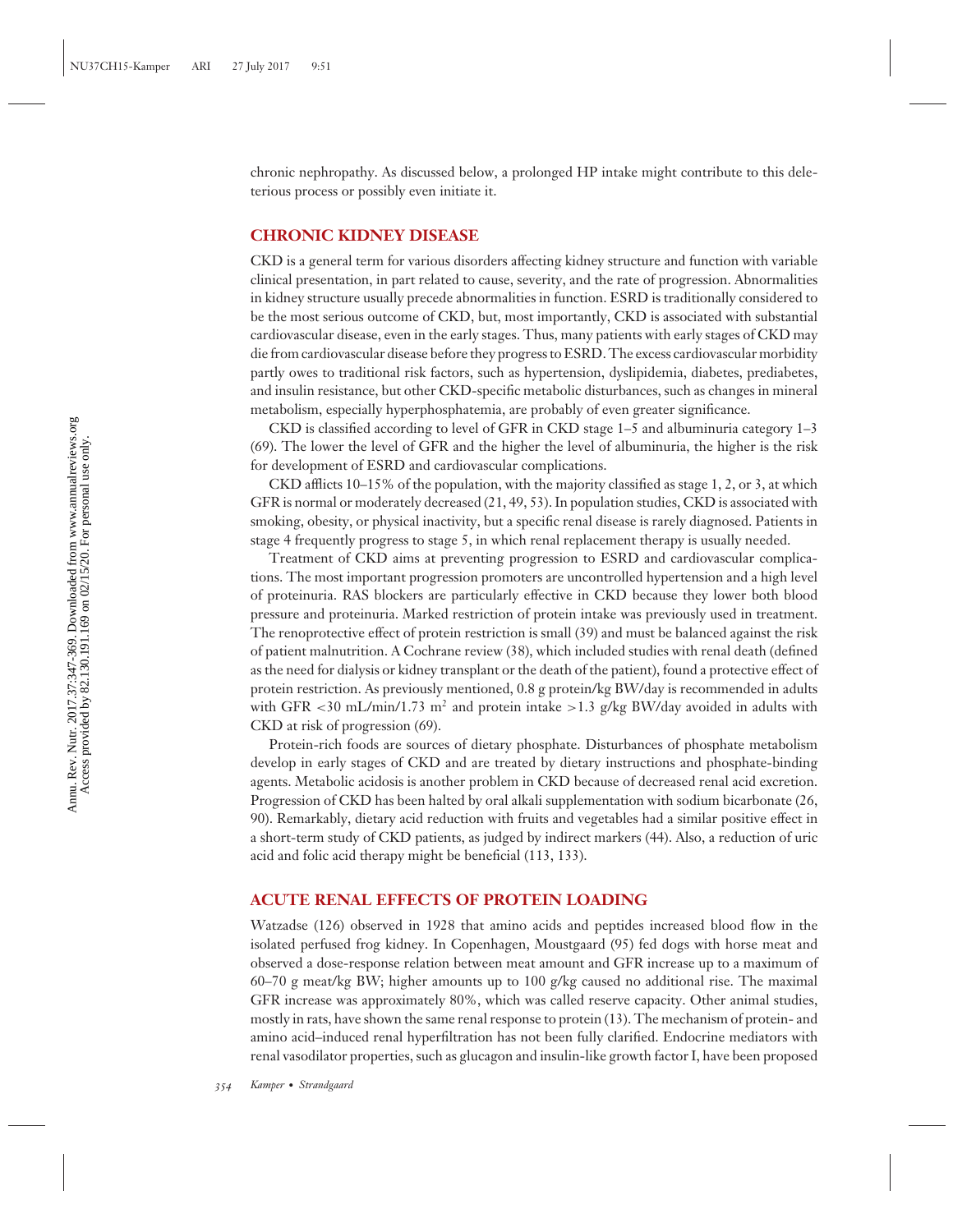to be involved, as have changes in RAS activity; intrarenal mechanisms, such as tubuloglomerular feedback; and increased infiltration of immune cells in the kidney (28, 52, 70, 131).

Human studies comparing creatinine and inulin clearance in healthy nonvegetarians and vegetarians have shown that the latter had a significantly lower GFR corresponding to a low habitual protein intake. In the nonvegetarians, ingestion of 80 g of cooked red meat caused a rise in GFR starting at 2 h and peaking 30 min later. In patients with renal disease, some had a renal response to protein loading; others did not (14, 111). Intravenous infusion of amino acids had a similar effect (20).

## **SHORT-TERM (***<***6 MONTHS) EFFECT OF HIGH-PROTEIN DIET ON RENAL FUNCTION**

In rats, intrauterine growth restriction was induced with an isocaloric low-protein diet. The newborn rats were given 12 weeks of a HP diet, which worsened hypertension and proteinuria as compared with a standard-protein diet (110). As pointed out in a recent editorial by Bie & Astrup (11), this and similar studies illustrate the importance of adequate nutrition in pregnancy, avoiding both very low- and very high-protein intake.

Short-term human studies in healthy subjects (15, 40, 60, 123, 125), patients with hypertension (66) and type 2 diabetes (27) and elderly people (101) have shown conflicting effects of HP intake on GFR and urinary albumin excretion. In healthy people, the effect may be related to their age.

The largest study was done in 164 healthy adults with prehypertension or stage 1 hypertension in the Optimal Macronutrient Intake (Omni-Heart) trial (66), in which the 6-week HP diet (25 E%) caused a significant mean increase in cystatin C-based eGFR of 3.8 mL/min/1.73 m<sup>2</sup>, as compared with diets comprised of 15 E% protein. This effect was independent of blood pressure. The authors concluded that protein intake might have adverse consequences on kidney function in the long term. Interestingly, the eGFR change calculated using the creatinine-based MDRD equation was −0.8 mL/min/1.73 m2. This probably reflects an HP-related increase in serum creatinine, and it illustrates that cystatin C is a better GFR marker than is creatinine in HP studies.

## **LONG-TERM (≥6 MONTHS) EFFECTS OF HIGH-PROTEIN DIETS ON RENAL FUNCTION**

## **Experimental Studies**

The renal anatomy and physiology of pigs are very similar to those of humans. In an interesting study, adult female pigs were randomized to normal protein (15 E%) or HP (35 E%) diets. At 4 months, the HP group had markedly higher measured GFR than the normal-protein group. At 8 months, the HP group had 55% more fibrosis and 30% more glomerulosclerosis, whereas there was no difference in GFR between the groups. Surprisingly, the pigs on the HP diet did not get proteinuria. The study strongly suggests that in the HP diet group protein-induced hyperfiltration was followed by the development of CKD with a fall in GFR (65). The same research group exposed rats to HP diet (35 E%) for up to 17 months, causing increased creatinine clearance, proteinuria, and structural changes in the kidneys (124). As pointed out by the authors, the proteinuric response to HP diet in rats is similar to that which may be seen in humans, whereas the response in pigs does not include proteinuria.

## **Observational Studies in the General Population**

A number of important prospective cohort studies in the general population exist and, among these several have been published within recent years. Longitudinal observations are obviously more informative than cross-sectional ones.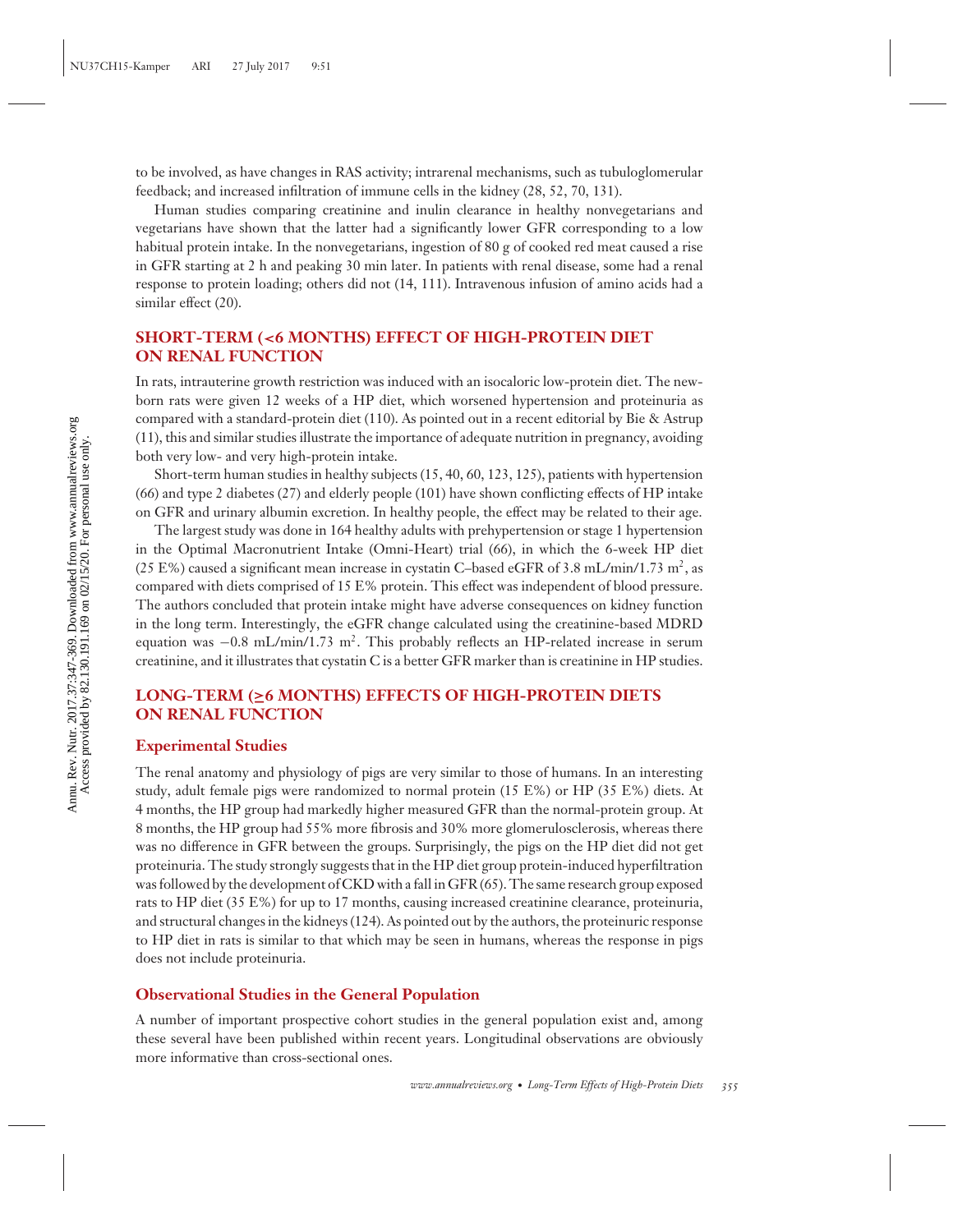**The Nurses' Health Study.** The effect of protein intake over an 11-year period was studied in 1,135 women, with baseline age of 55 years and eGFR  $\geq$ 80 mL/min/1.73 m<sup>2</sup>. Dietary protein intake was measured twice at intervals of 4 years using a semiquantitative FFQ. There was no significant association between protein intake and eGFR change as judged by the MDRD and Cockcroft-Gault formulas. In 489 women with baseline eGFR 55–80 mL/min/1.73 m<sup>2</sup>, protein intake was significantly associated with a change in eGFR of  $-1.69$  mL/min/1.73 m<sup>2</sup> per 10 g increase in protein intake. The effect was greatest in those with the highest intake of nondairy animal protein (74).

A later publication reported on the associations of diet with albuminuria presence and eGFR decline  $\geq$ 30% over 11 years in an expanded group of 3,296 participants. Interestingly, compared with the lowest quartile, the highest quartile of animal fat and two or more servings of red meat per week were directly associated with microalbuminuria, as judged by a single UACR measurement. There was no longitudinal association of HP intake with eGFR decline  $\geq$ 30%. But, as also noted by the authors, in the first study, the primary outcome was eGFR change as a continuous variable, whereas a dichotomous categorization for eGFR decline was used in the second study (86). Furthermore, eGFR calculated according to the MDRD formula has low accuracy in the normal to high GFR range, and finally, creatinine-based eGFR might overestimate GFR in elderly people with low muscle mass. This might have been the case in the second study, in which women aged 67 years had a remarkably high median eGFR of 76 mL/min/1.73 m<sup>2</sup>.

Associations between dietary patterns and renal outcome have been studied in a subgroup of approximately 3,000 participants who had repeated dietary data. The dietary patterns were prudent (with higher intake of fruits, vegetables, legumes, fish, poultry, and whole grains), Western (with higher intake of red and processed meats, saturated fats, and sweets), and Dietary Approaches to Stop Hypertension (DASH)–style (with greater intake of vegetables, fruits, and whole grains). Compared with the lowest quartile, the highest quartile of Western-pattern scores was associated with microalbuminuria and rapid eGFR decline  $>3$  mL/min/1.73 m<sup>2</sup>/year. Women in the top quartile of the DASH score had decreased risk of rapid eGFR decline but no association with microalbuminuria. These associations did not vary by diabetes status. The prudent dietary pattern was not associated with microalbuminuria or eGFR decline. It was concluded that a Western dietary pattern was associated with increased odds of microalbuminuria and rapid kidney function decrease, whereas a DASH-style dietary pattern may be protective against rapid eGFR decline (85).

**The Multiethnic Study of Atherosclerosis.** The Multiethnic Study of Atherosclerosis (97), a cross-sectional analysis of 5,042 participants aged 45–84 years and without clinical cardiovascular disease, diabetes, or macroalbuminuria, showed that nondairy animal food intake was positively associated with UACR, whereas neither total animal nor total plant food intake was associated with the ratio. UACR was measured in a single urine sample.

**The Prevention of Renal and Vascular End-Stage Disease (PREVEND) study.** In the PREVEND study (48), a community-based cohort study, participants receive questionnaires about events and are seen at 3-year intervals. In 8,461 individuals without known renal disease and 6.4-year follow-up, the mean daily protein intake was 1.20 g/kg, as calculated from two 24-h urinary urea excretions and expressed as protein intake in g/kg ideal BW, i.e., after correcting BW to a body mass index corresponding to 22. The range of daily protein intake was 0.3 to 3.3 g/kg. Urinary albumin excretion was given by the mean of two 24-h excretions obtained during the first screening round. There was no association between baseline protein intake and rate of eGFR decline, even in 502 individuals with an eGFR  $\lt 60$  mL/min/1.73 m<sup>2</sup> or in individuals with microalbuminuria. By contrast, protein intake was significantly associated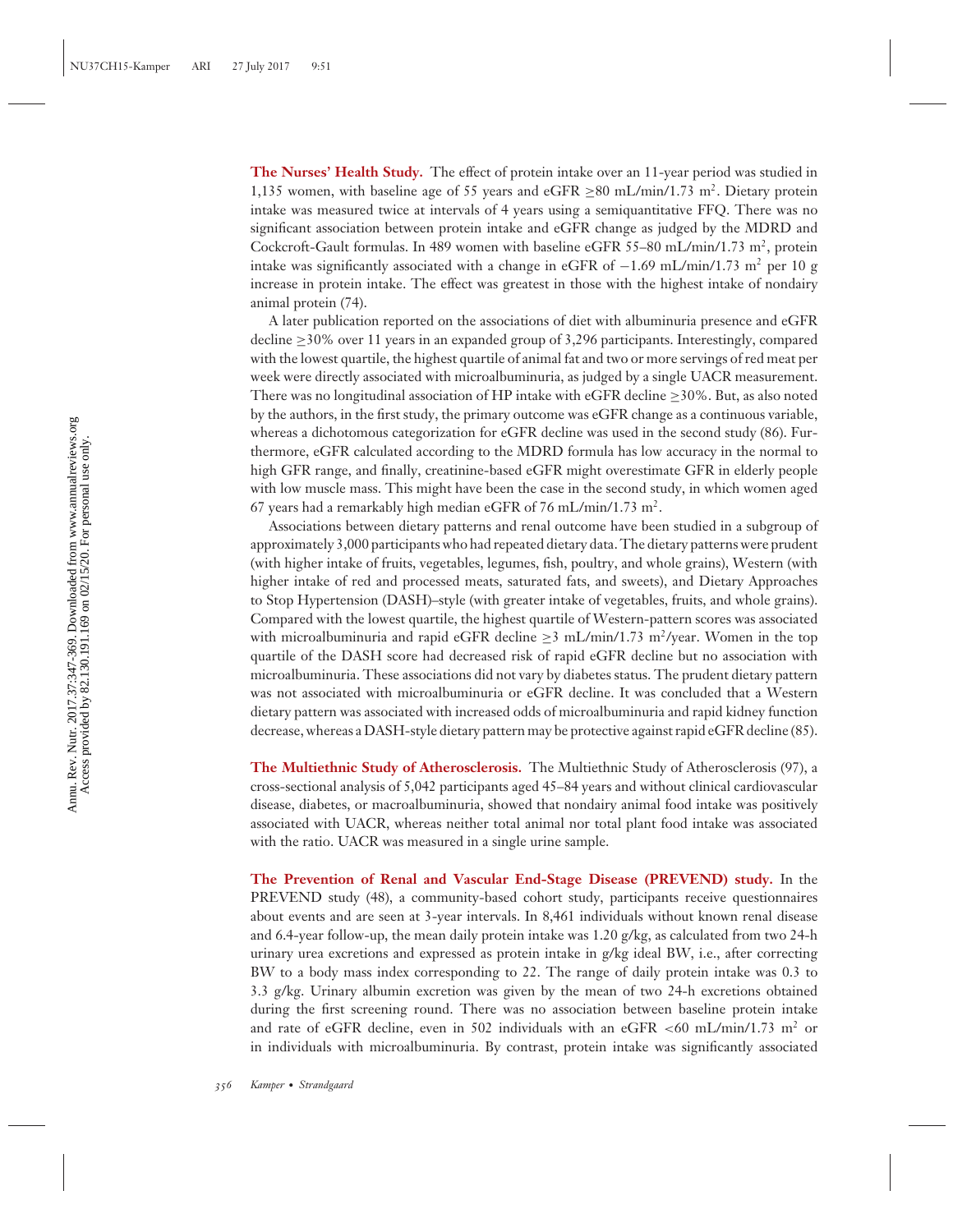with cardiovascular events. Compared with intermediate protein intake, individuals with either higher or lower protein intake had higher event rates. All-cause mortality and noncardiovascular mortality were also associated with protein intake. Individuals with low-protein intake had the highest event rates. The methodology in this study is good. However, the lower accuracy of eGFR in the normal to high GFR range when using the MDRD formula might have influenced results. Longer follow-up data using eGFR based on the CKD-EPI equation are foreseen.

**The Gubbio Study.** The Gubbio Study (23), a population-based study, has investigated the association of protein intake with creatinine-based eGFR in 1,522 participants aged 45–64 years at baseline. Renal parameters were reassessed in 1,144 of the 1,425 survivors at the 12-year follow-up. At baseline, mean eGFR was 84 mL/min/1.73 m<sup>2</sup> (CKD-EPI), and the protein intake was 1.34  $\pm$ 0.57 g/day/kg of ideal BW, taking body mass index 22 kg/m<sup>2</sup> as indicative of ideal weight. Protein intake was assessed by single overnight urinary excretion of urea nitrogen. Baseline cross-sectional analyses indicated a positive correlation of protein intake with eGFR; 1 g/day higher protein intake was related to 4.7 mL/min/1.73 m<sup>2</sup> higher eGFR. At follow-up, the mean change in eGFR was −11.6 mL/min/1.73 m2. Baseline protein intake correlated with more negative change in eGFR. In a multivariable regression, 1 g/day higher protein intake was related to  $-4.1$  mL/min/1.73 m<sup>2</sup> more negative eGFR change and to 1.78 risk for incidence of eGFR <60 mL/min/1.73 m<sup>2</sup>. A single overnight urinary excretion of urea nitrogen might not reflect habitual protein intake. However, owing to the long-term follow-up and good eGFR methodology, this study is of major importance.

**The Dutch Generation R Study.** In the Dutch Generation R Study (93), a posthoc analysis of data from pregnant women and their offspring, it was found that higher total and vegetable, but not animal, maternal protein intake during the first trimester of pregnancy was associated with a higher eGFR in the offspring at 6 years of age. The study supports rat studies, which showed that a normal, rather than low, protein intake during pregnancy is necessary to obtain the optimal nephron endowment in the offspring (110).

**The Framingham Heart Study.** The first findings from the Framingham Heart Study (37) showed that a healthy diet, represented by a higher Dietary Guidelines for Americans Adherence Index (DGAI) score, was associated with better kidney function or lower risk for CKD over 7 years of follow-up. A recent study examined which individual food groups were driving the association that was first observed. The primary outcome was incident low eGFR at follow-up defined as eGFR *<*60 mL/min/1.73 m<sup>2</sup> (CKD-EPI formula). Among 1,822 participants aged 59 years, 181 incident cases of low eGFR were identified. Low adherence to dietary recommendations was associated with higher odds of incident low eGFR. Low adherence to dairy product recommendations was associated with higher odds of incident low eGFR compared to optimal adherence. Rapid eGFR decline was defined as mean annual eGFR decline  $\geq$ 3 mL/min/1.73 m<sup>2</sup>. Low adherence to meat and legume recommendations was associated with rapid eGFR decline, and low adherence to dairy product recommendations was associated with rapid eGFR decline and incident albuminuria, as evaluated by UACR. As the authors concluded, these results suggest that protein intake that is either lower or higher than the optimal recommended amount may be harmful to kidney function, although it is not only protein intake that is evaluated (89).

**The Cardiovascular Health Study.** The Cardiovascular Health Study (9) followed 3,623 participants for 6.4 years, and registered protein intake and source at baseline from a FFQ. The eGFR was cystatin C–based and, in sensitivity analyses, creatinine was also incorporated into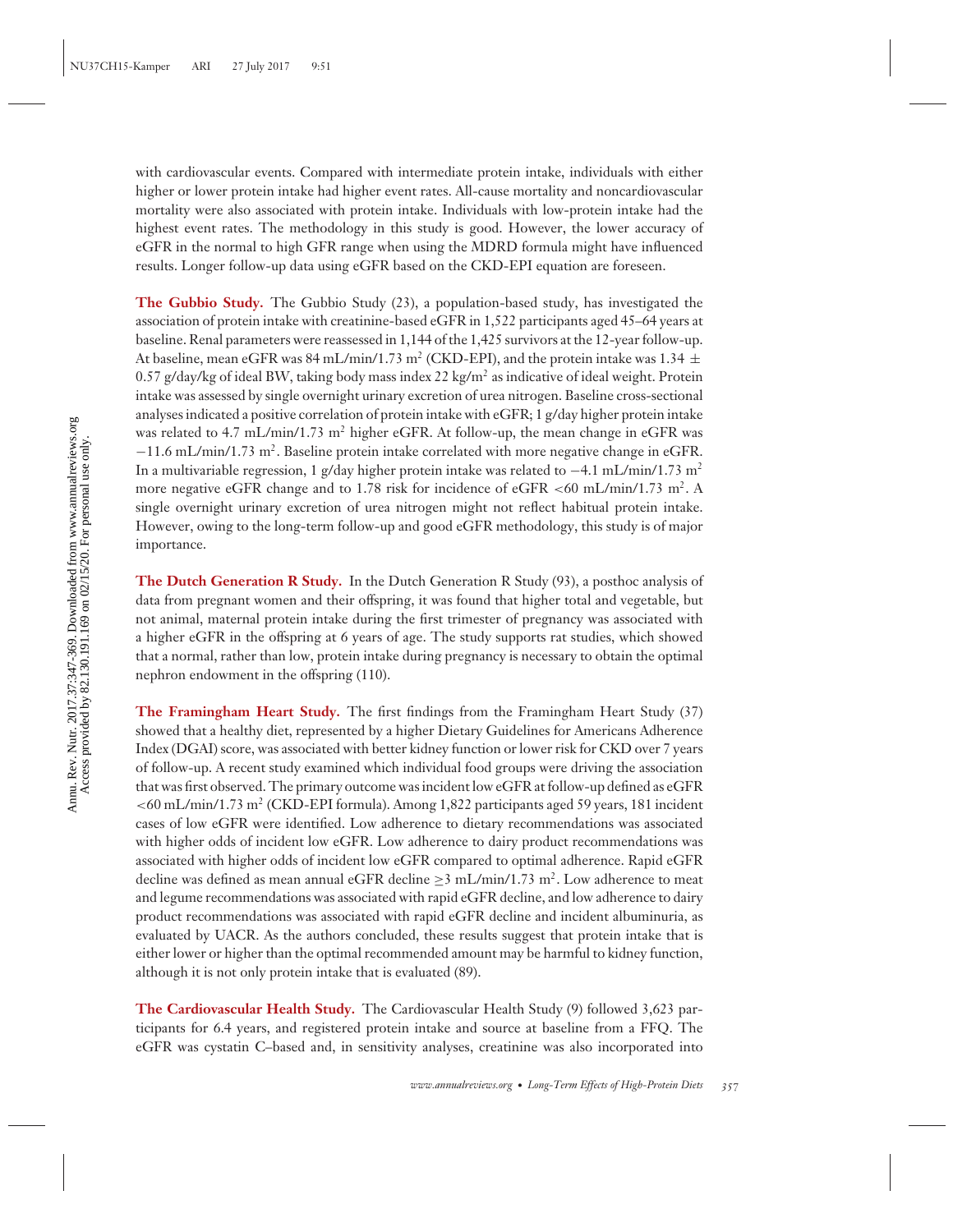calculations. At baseline, 23% of participants had eGFR *<*60 mL/min. Decline in eGFR was on average 2 mL/min/1.73 m<sup>2</sup>/year. Fast loss of eGFR, defined as a decrease in eGFR of more than  $3 \text{ mL/min}/1.73 \text{ m}^2/\text{year}$ , was seen in 27% of the participants. There was no association between general or rapid eGFR change and protein intake or source of food protein. The mean age of the participants at baseline was 72 years, and the average protein intake was 1.35 g/kg BW, which is equivalent to 19 E% for protein. These elderly people might have changed dietary habits during the almost 7 years from diet assessment to the follow-up. Furthermore, as discussed by the authors, participants with CKD might have been advised by their physicians to limit protein intake. Repeated administration of the FFQ during follow-up would have been of great interest.

**The Singapore Chinese Health Study.** In the Singapore Chinese Health Study (83), a cohort study of participants aged 45–74 years, habitual diet information was collected with an FFQ. Over 15.5 years, 951 ESRD cases occurred in 60,198 subjects. When classified according to quartiles of red meat intake, mostly pork, the red meat intake was 12.5, 24.2, 33.4, and 48.8 g/day, respectively. Participants in the highest quartile of red meat intake also had higher total protein intake, 65.3 versus 53.1 g/day, but markedly lower intake of fruits, 169.5 versus 232.8 g/day, and a minimally lower intake of vegetables, 107.9 versus 113.8 g/day. Compared with the lowest quartile of total protein intake, the three higher quartiles combined had a hazard ratio for ESRD of 1.24 [95% confidence interval (CI) 1.05 to 1.46], but there was no dose-dependent association across the quartiles. By contrast, the red meat intake was strongly associated with ESRD in a dose-dependent manner. Thus, the hazard ratio for highest versus lowest quartile of red meat intake was 1.40 (1.15 to 1.71). Intake of poultry, fish, eggs, or dairy products did not associate with risk of ESRD. Notably, total protein intake was not high, and as pointed out in an accompanying editorial (45), the strong association between red meat intake and ESRD was not confounded by increased overall protein intake. Furthermore, the low fruit and vegetable protein intake in the red meat quartile groups might have contributed to the result. Sensitivity analysis in a subpopulation without a baseline history of diabetes, hypertension, coronary heart disease, or stroke (*n* = 42,039), which included 25% of ESRD cases, showed no clear association of ESRD risk with total protein intake; however, intake of red meat showed a strong dose-dependent association with ESRD risk in this group of individuals without these comorbidities. The same positive association with red meat was observed in participants with at least one of these underlying comorbidity risk factors for ESRD. The study provides important information on the effect of protein intake source—and fruit intake—both in the general population and in individuals with preexisting comorbidity associated with high CKD risk. It is more difficult to draw a conclusion regarding the effect of total protein intake per se.

**Studies on Cardiovascular Outcome.** In large cohort studies with 10–15 years follow-up, lowcarbohydrate HP diets have been associated with an increased risk of cardiovascular disease (77, 78, 114, 122). No renal data are reported in these studies. Because even early stages of CKD are associated with an increased risk of cardiovascular disease, it might be speculated that the observed increased cardiovascular risk might be explained by increased CKD. However, in another study, a low-carbohydrate diet was not associated with coronary heart disease after 20 years follow-up (50).

## **Studies in Populations with Preexisting Disease**

The influence of protein intake on renal health has been studied in patients with various preexisting diseases that increase the risk for CKD and in patients with established CKD. Most of the studies are intervention trials, but some are prospective cohort studies.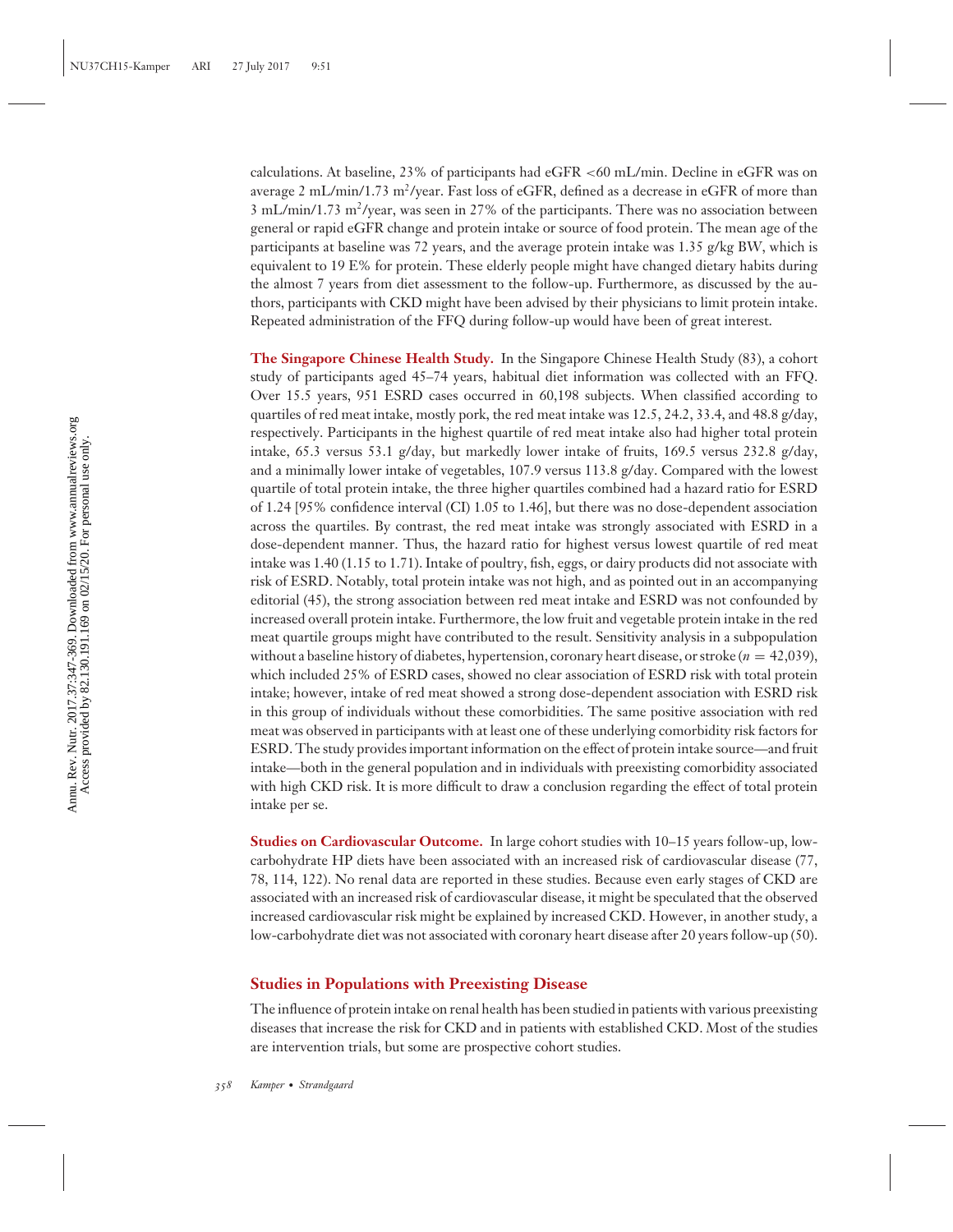**Obesity.** In obesity, there are several randomized trials on the renal effect of dietary protein. In a 6-month study of 65 obese individuals, aged 39 years, fat-reduced diets with protein amounts of 1.6 g/kg BW (25 E%) and 1.0 g/kg BW (12 E%) were compared. All food was provided to the participants. Protein intake was validated by 24-h urinary nitrogen excretion. Weight loss was greater in the HP diet group. Measured GFR rose by 8.8 mL/min in the HP group and fell by 4 mL/min in the low-protein group. Kidney volume increased by 9.1 cm<sup>3</sup> in the HP group and decreased by  $6.2 \text{ cm}^3$  in the low-protein group. 24-h urinary albumin excretion, measured at 0, 3, and 6 months, was normal (115). These results are compatible with hyperfiltration induced by HP intake and fall in GFR induced by low-protein intake, as also seen in the MDRD trial (72). The authors interpreted the changes as adaptive alterations. The fact that urinary albumin excretion did not increase in the HP group does not exclude the possibility that renal damage could develop during longer HP intake.

A study in 100 obese subjects, aged 49 years, compared the effect of two isocaloric weight meal plans, providing 2.2 versus 1.1 g protein/kg of lean body mass. Meal replacement, that is, meals replaced with products containing defined nutrients, was used twice daily for 3 months and then once a day for 9 months. There were no differences in changes in 24-h creatinine clearance, serum creatinine, or urea nitrogen within the groups and between the groups. Urinary protein excretion increased in the standard protein group, but the change in proteinuria was not different between the groups (84). The study is limited by lack of GFR data, only two measurements of proteinuria, and many withdrawals. Also, adherence to diet can be questioned, as there was no difference in urinary nitrogen.

In a 1-year study of 68 abdominally obese subjects, aged 52 years, an energy-restricted, planned isocaloric very-low-carbohydrate (35 E% protein, 124 g) diet was compared with a highcarbohydrate diet (24 E% protein, 85 g). There were no changes in either group in creatinine-based eGFR. Normoalbuminuria did not change (18). It is noted that initially 118 participants were randomized but 49 dropped out, and data are thus given only for the remaining participants. Renal parameters were evaluated only two times.

A secondary analysis of a study in 307 obese adults, aged 46 years, compared a low-carbohydrate HP diet with a low-fat weight-loss diet for 24 months. Of the participants, 15% had microalbuminuria at baseline. The HP diet was associated with minor reductions in serum creatinine and cystatin C levels at 3 months only and increases in creatinine clearance at 3 and 12 months. These changes indicate hyperfiltration caused by the low-carbohydrate HP diet. At 24 months there was no difference in these parameters between the groups. Urinary albumin excretion was unchanged. Serum urea was higher in the HP group as expected owing to increased protein metabolism. It was concluded that the low-carbohydrate HP diet was not associated with noticeably harmful renal effects, but further follow-up is needed to determine even longer-term effects on kidney function. We agree that hyperfiltration might have caused a loss of renal reserve. As also stated by the authors, the study had some limitations, including lack of GFR measurements and data on diet adherence, such as urea excretion (42). Furthermore, the proportion of missing data was high, in that only 51% of participants had blood analysis and only 40% had urinary analysis at 24 months.

The long-term effect of various diets, particularly a low-carbohydrate HP diet, on renal function was also addressed in the 2-year Dietary Intervention Randomized Controlled Trial (DIRECT), which compared low-fat, Mediterranean, and low-carbohydrate diets in 318 participants, aged 51 years, with a mean eGFR of 71 m/min/1.73 m<sup>2</sup> (CKD-EPI). Renal function was evaluated at baseline, 6 months, and 24 months. The compliance was 85%, and the proportion of protein intake increased to 22 E% only in the low-carbohydrate diet group. In all diet groups, eGFR increased with similar magnitude. The increased eGFR was independent of type 2 diabetes and baseline eGFR above or below 60 mL/min/1.73 m<sup>2</sup>. UACR decreased similarly across the diets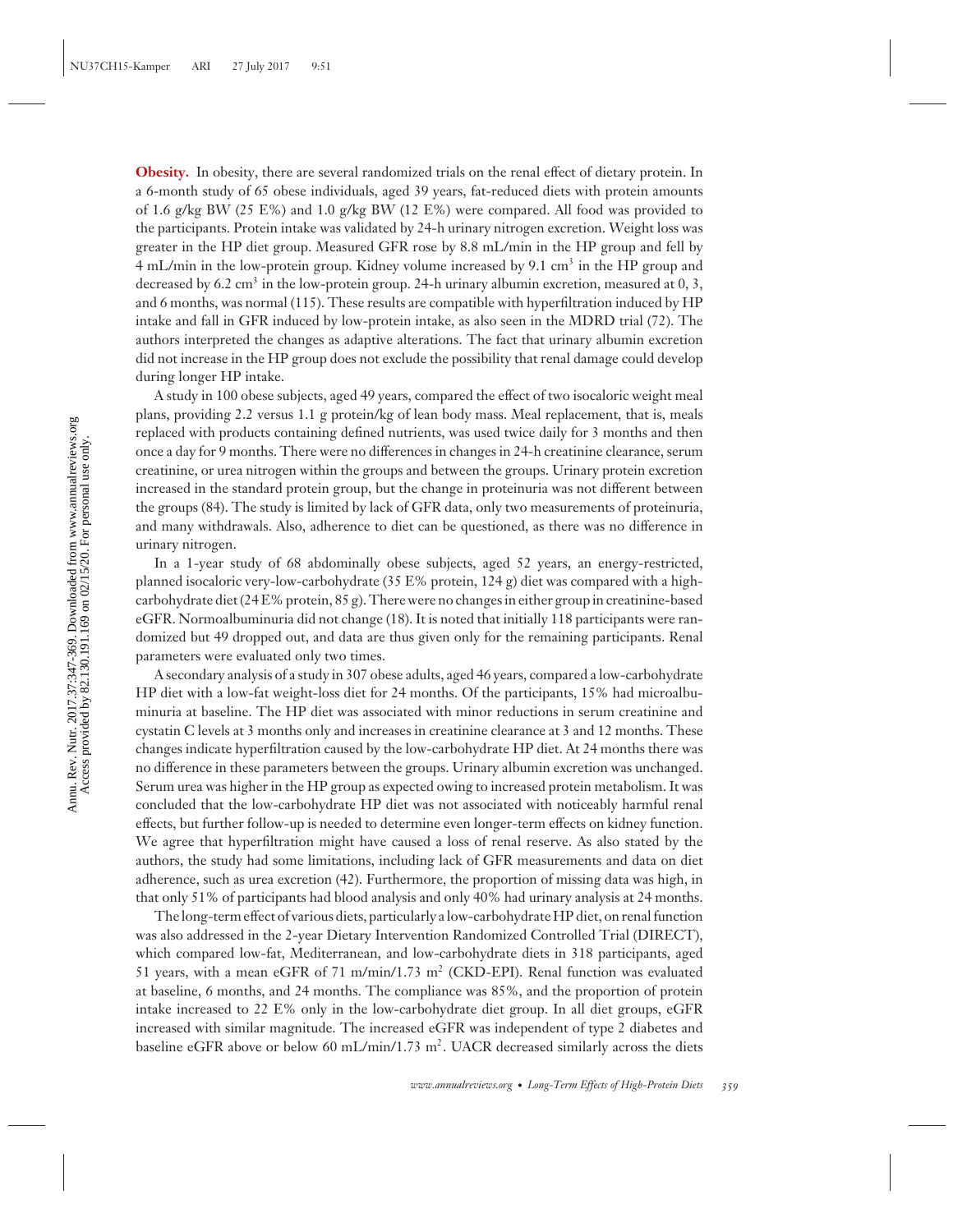(121). It would have been interesting if GFR had been measured accurately. It is rarely seen that renal function improves in patients with CKD stage 3, which occurred in this study.

**Type 2 diabetes.** Studies in type 2 diabetes on the renal effect of dietary protein include both observational studies and randomized trials.

*Observational studies.* In a recent cross-sectional observational study in patients with normal renal function, microalbuminuria was associated with HP intake (3). By contrast, two previous cross-sectional studies found no relationship between protein intake and albuminuria in patients with type 2 diabetes (61, 119).

*Randomized trials.* A 12-month study of 99 obese patients with type 2 diabetes, aged 30–75 years, compared low-fat diets that were high either in protein (30 E%) or in carbohydrate (55 E%). Among secondary endpoints were changes in blood pressure, creatinine-based eGFR, and urinary albumin excretion rate, which did not differ between the groups (79). Notably, even though the study achieved a significant group difference in 24-h urea excretion at 3 months, the difference was not significant at 12 months, which causes us to question the results. No information was given about the formula used to calculate eGFR.

A blind 12-month study of 419 individuals with type 2 diabetes and normal renal function (of whom 18–19% had increased UACRs) compared low-fat HP and low-fat high-carbohydrate diets (protein E% 30 versus 15). A further assessment was undertaken 12 months after the intervention. Among secondary outcomes were renal function and blood pressure. Protein intake was evaluated by self-reported food diaries. There was no change in serum creatinine, UACR, or blood pressure in either group (76). However, only 6% of the HP group achieved the prescribed target protein intake, which limits the results.

A similar study of 65 patients with type 2 diabetes and microalbuminuria evaluated weight-loss diets with moderate protein, 90–120 g/day, or standard protein, 55–70 g/day, for 12 months. Only 45 patients completed the study. The average difference in protein intake was 19 g/day. No effect was seen on albuminuria or blood pressure in either group. There was no significant difference in measured GFR changes between the groups. However, in the moderate-protein diet group, GFR values were 143 and 129 mL/min at baseline and at the end of the study, whereas in the standard-protein diet group, GFR values were 112 and 113 mL/min, respectively (63). As noted in an accompanying editorial by Workeneh & Mitch (132), the fall in GFR in the moderate-protein group may have represented loss of kidney function rather than correction of hyperfiltration. It appears that data were not analyzed according to the intention-to-treat principle, and given the described power calculation, the study was underpowered.

Another study of 115 obese type 2 diabetes patients, aged 58 years, compared a lowcarbohydrate (protein 28 E%, fat 58 E%) and a high-carbohydrate (protein 17 E%, fat 30 E%) weight-loss diet combined with supervised exercise training for 12 months. Completion rate was approximately 70%. Protein intake was 120 and 96 g/day, respectively, as judged by 24-h urinary urea. Changes in eGFR (CKD-EPI) and 24-h urinary albumin excretion, measured at weeks 0, 24, and 52, were very small and did not differ between the groups. Also, as stated by the authors, it is a limitation that GFR was not measured (120).

An observational follow-up study in a subpopulation of the Ongoing Telmisartan Alone and in Combination with Ramipril Global Endpoint Trial (ONTARGET) (32) included 6,213 type 2 diabetic patients with normoalbuminuria or microalbuminuria. eGFR, as calculated by the MDRD and CKD-EPI formulas, and albuminuria, were determined at baseline, 2 years, and 5.5 years. Diet was assessed at baseline using an FFQ. After 5 years, 32% of participants had experienced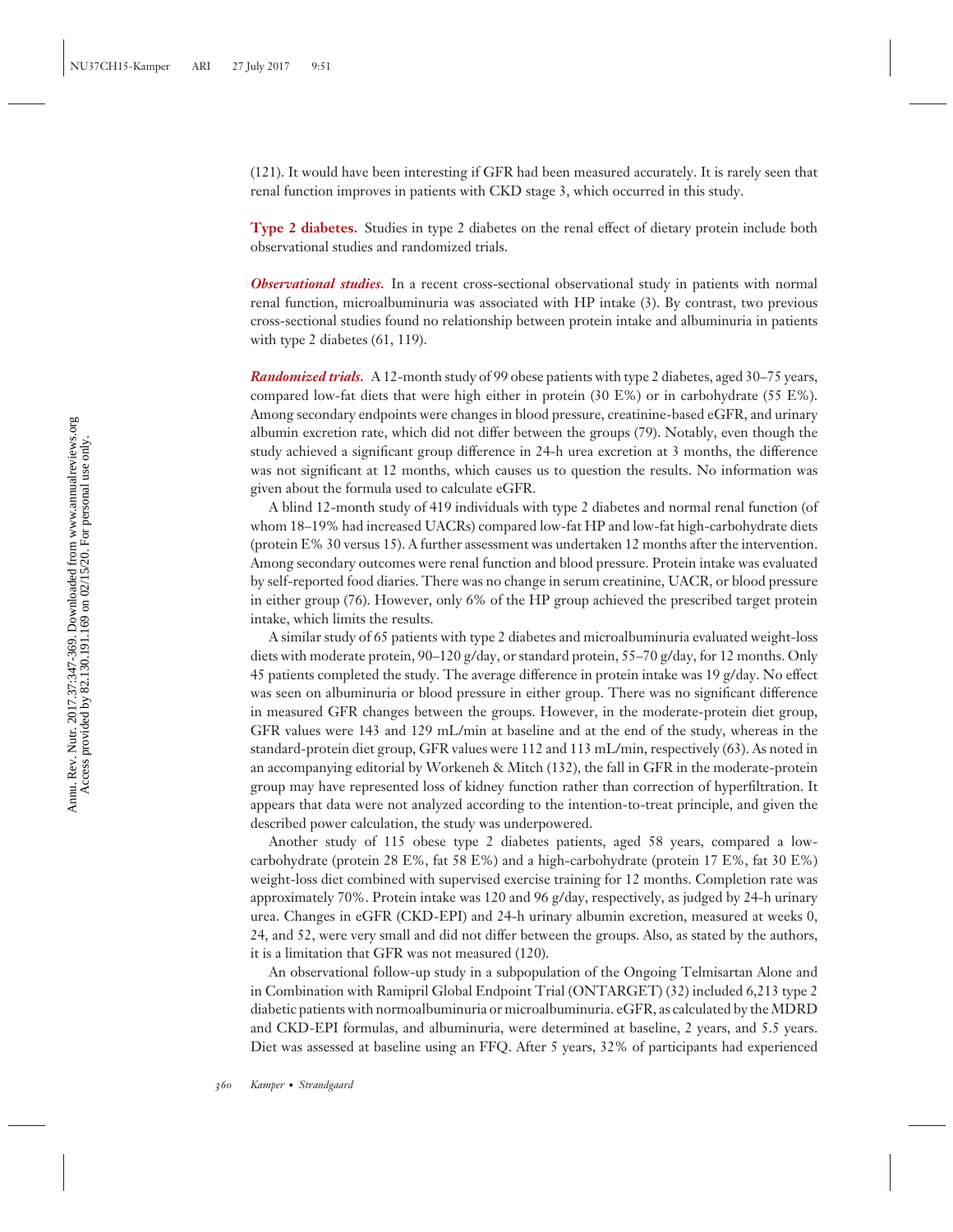the combined renal endpoint of incidence or progression of CKD, and 8.3% had died. Patients in the highest tertile of total and animal protein intake had better renal outcomes compared with participants in the lowest tertile.

**Metabolic syndrome.** In a 12-month study of 110 obese subjects assigned to either a HP  $(1.34 \text{ g/kg BW})$  or a conventional protein  $(0.8 \text{ g/kg BW})$  diet, subjects kept 3-day food records at baseline and every third month. Of the participants, 67% completed the study. Plasma creatinine did not differ compared to baseline or between groups. Subjects in the HP group had significantly higher plasma urea, reflecting a higher protein intake (35). Because of the lack of GFR data, the study does not allow any conclusions to be drawn.

**Chronic kidney disease.** An association between protein intake and long-term change in eGFR has been observed in participants in the Nurses' Health Study with mild CKD (74). Similar results have been observed in CKD cohort studies. The Reasons for Geographic and Racial Differences in Stroke (REGARDS) Study (47) is a prospective cohort study in black and white US adults. In 3,972 participants with CKD (defined as eGFR *<*60 mL/min/1.73 m<sup>2</sup> or UACR ≥30 mg/g at baseline), dietary patterns were identified using an FFQ. Over a 6-year period, 816 of the participants died, and 141 developed ESRD. A dietary pattern characterized by fried foods, organ meats, and sweetened beverages was associated with higher mortality, whereas a higher consumption of fish, fruits, and vegetables was associated with a lower mortality risk. There were no associations of dietary patterns with incident ESRD, but the study might have been underpowered to detect such associations.

In a cross-sectional study from Taiwan that included 599 adult patients with CKD stage 3–5, energy and protein intakes were assessed using 24-h dietary recall. The Cockcroft equation was used to calculate eGFR. Compared with moderate- and low-protein intake, HP intake, defined as a ratio of actual intake to recommended intake ≥110%, was associated with worsening eGFR at increments of  $-3.50$  mL/min/1.73 m<sup>2</sup>. Low-energy intake was also related to GFR decreases. It was concluded that lower energy and higher protein intakes than recommended may be associated with deteriorating renal function (56).

A recently published prospective CKD cohort study examined the development of ESRD and its association with dietary acid load in 1,486 subjects enrolled in the US National Health and Nutrition Examination Survey (7). Using information from 24-h dietary recall questionnaires, dietary acid load was estimated as net acid excretion. Approximately 20% of participants developed ESRD during 14.2 years of follow-up. Higher levels of dietary acid load were independently associated with markedly increased risk of ESRD. The relative hazards were 3.04 (95% CI, 1.58 to 5.86) for the highest tertile and 1.81 (0.89 to 3.68) for the middle tertile compared with the lowest tertile. The risk of ESRD associated with dietary acid load tertiles increased as eGFR decreased. Among participants with albuminuria, high dietary acid load was strongly associated with ESRD risk. Even for a shorter duration of follow-up, *<*6 years, a much greater risk of ESRD was seen with high dietary acid load. Meat, fish, cheese, and rice and other grain products are generally relatively strong net-acidifying foods, whereas fruit, legumes, vegetables, and potatoes are relatively strong net-alkalinizing foods. The authors concluded that the study may have important public health implications.

#### **Meta-Analyses**

In their meta-analysis, Santesso and coworkers (105) aimed to assess the benefits and harms of HP diets compared with lower-protein diets in the general population. Participants in the 74 included studies were either healthy, overweight, obese, or hypertensive, or they had elevated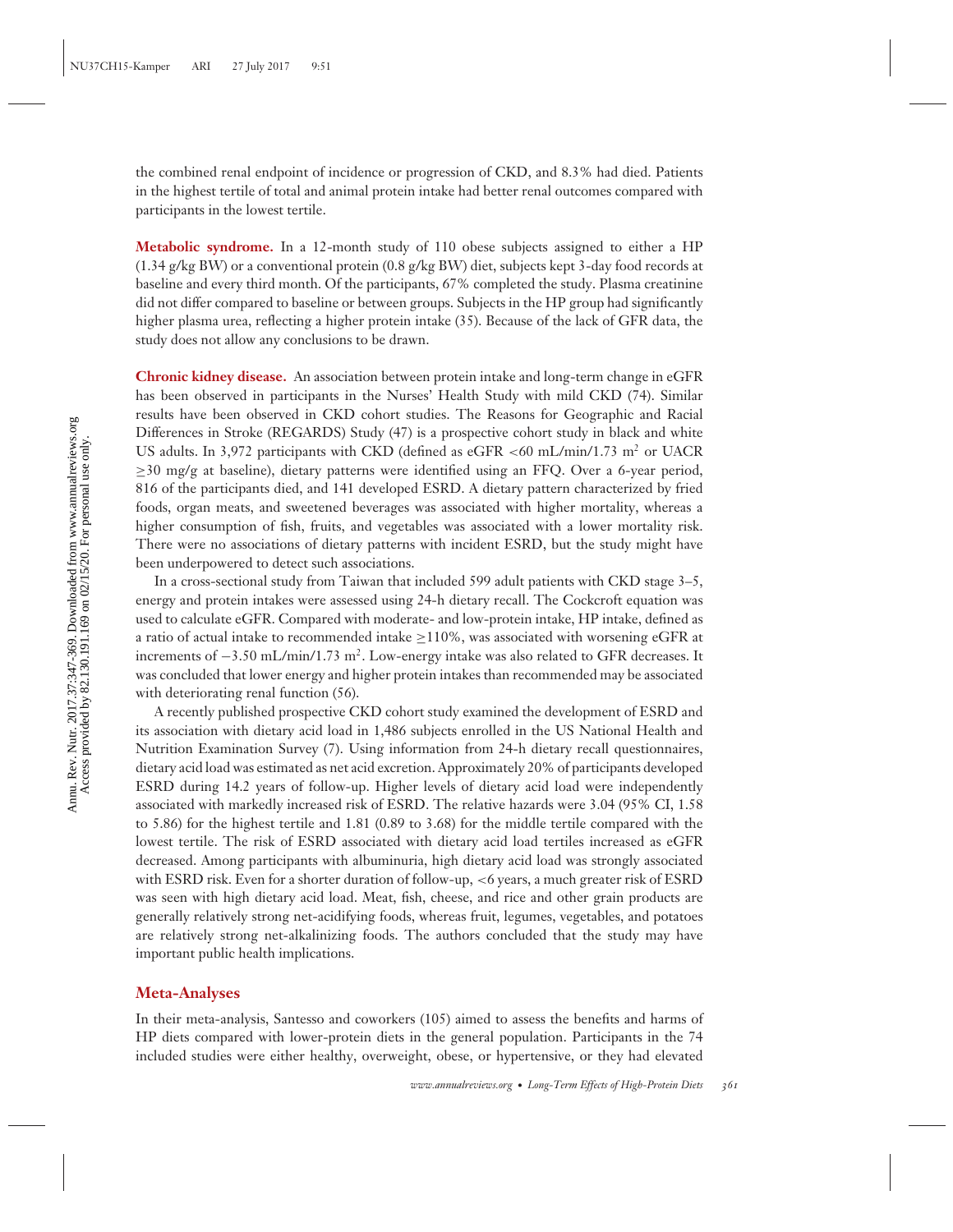lipid levels. The intervention period had to be 28 days or more. As compared with lower-protein diets (18 E%), an HP diet (27 E%) caused small but significant falls in body mass index, waist circumference, blood pressure, and triglyceride levels. Renal parameters are very sparse; serum creatinine levels were measured in six studies. Data from two studies at 3 months, which included only 67 patients, were pooled and showed a significant increase in serum creatinine between diets, with a mean difference of 6.14  $\mu$ mol/L. The other four studies reported nonsignificant changes in both diet groups. Urinary protein excretion was not reported.

Schwingshackl & Hoffmann (106, 107) have published two meta-analyses in this field. The first analysis of studies with a minimum of 12 months of diet intervention included 2,000 subjects from 15 trials (106). Renal parameters were reported only in a few studies in this meta-analysis, and no change was found in GFR. Some patients with type 2 diabetes were included, and they showed no change in serum creatinine and microalbuminuria with an HP diet. The authors concluded that HP diets cause neither benefit nor harm, but they found it premature to recommend such diets in the treatment of obesity.

In the second meta-analysis (107), which investigated renal parameters in 2,160 obese subjects from 30 trials, intervention time was 1 week to 24 months. A HP diet caused a significant rise in GFR, plasma urea, and urinary calcium excretion, whereas urinary albumin, urinary protein excretion, and plasma creatinine were unchanged. On the basis of their study, the authors cautioned against using HP diet as a treatment of obesity.

## **CONCLUSION AND FUTURE DIRECTIONS**

In recent years, large prospective cohort studies in the general population have extended our knowledge about relations between diet and CKD. Some—but not all—of these studies suggest that long-term intake of dietary protein above nutritional recommendations can increase the risk of serious CKD, including ESRD. High intake of red meat protein and acidifying protein seems to be most harmful. However, observational studies can examine only associations, which do not necessarily signify causation, and results remain subject to the lack of control for unmeasured, imprecisely measured, or unmeasurable confounders. Some randomized trials have been undertaken with an observation time greater than 6 months in patients with preexisting diseases that predispose to CKD or with established CKD in an early stage. None of these trials have had a renal primary endpoint. Results conflict and do not allow any conclusions to be made about a kidney-damaging effect of long-term HP intake.

It is difficult to make recommendations in the absence of conclusive results. Nonetheless, until additional data become available, the present knowledge seems to substantiate a concern about HP intake above 1.5 g protein/kg of ideal BW daily. Intake of fruit, vegetable, and chicken-based protein and the avoidance of red meat may be generally advantageous, but confirmation of this statement awaits further studies. Decisions for individual patients, such as obese persons and type 2 diabetics, have to be based on a balance of evidence for and against the advantage and safety of HP intake. Because CKD is often a silent disease, screening for CKD should be considered during long-term HP intake. The renal impact of HP intake for limited periods is most likely different than that for more chronic consumption, but we cannot see any reason for such a diet in healthy people and given the potential harm, HP intake should be avoided. Likewise, we advise against HP diets for patients with CKD.

Considering the increasing prevalence and serious outcome of CKD, even in the early stages, as well as the high costs of treatment, future research on the renal effects of HP intake and different protein sources will certainly continue the work presented in this review. In the general population, ongoing prospective cohort studies will continue to provide important information as follow-up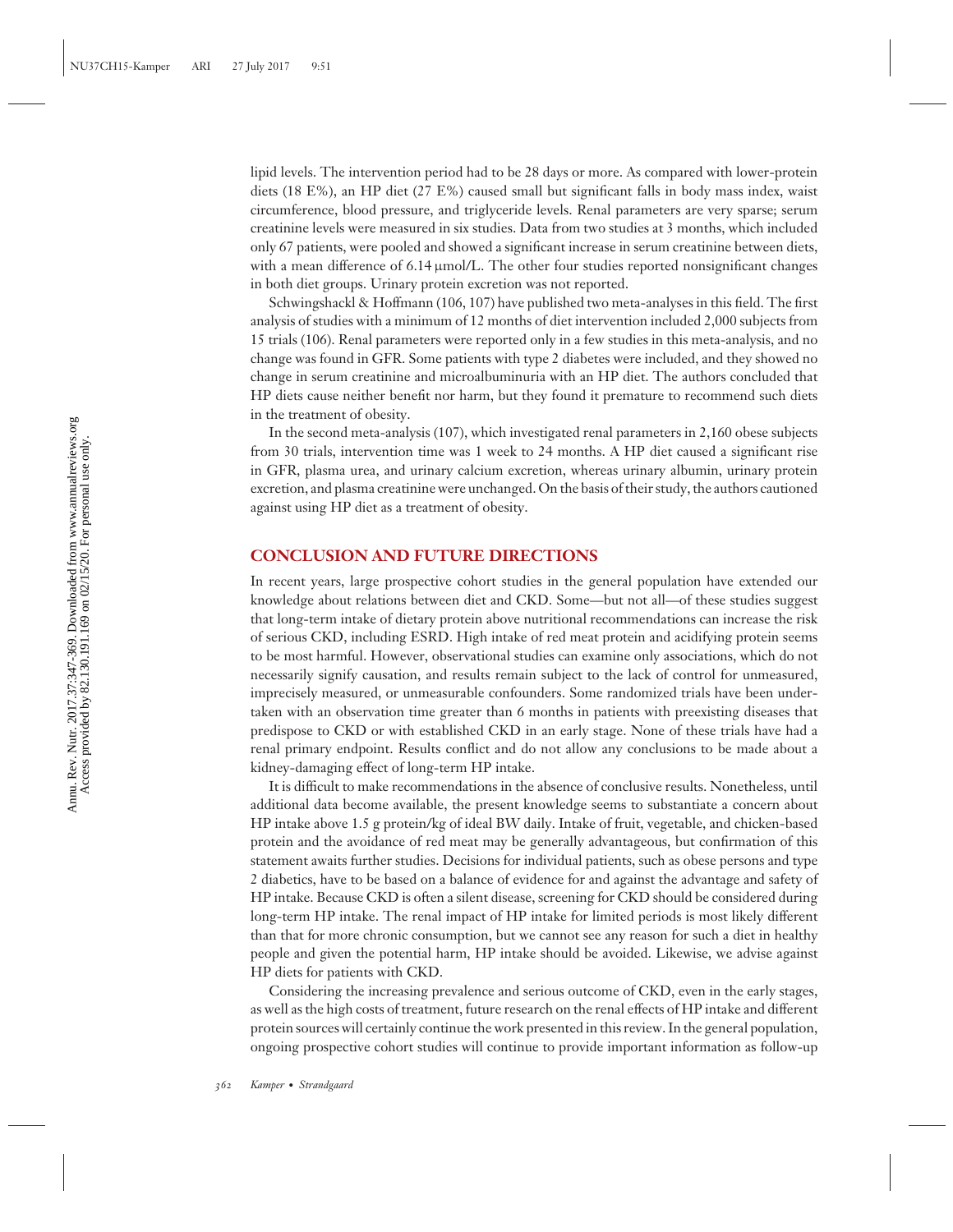time lengthens. Particularly, the large community-based studies with repeated screenings of diet and kidney function are likely to increase our knowledge about potential harmful renal effects of dietary HP intake and of certain protein sources. Large randomized studies in the healthy population will probably not be conducted, because they would be difficult to carry out and extremely expensive. However, it would be possible to perform randomized studies in select groups of healthy people, for example, in individuals who have an HP intake for expected improvement in their physical performance.

In patients with preexisting diseases, such as type 2 diabetes and obesity, that increase the risk of CKD, long-term, well-designed randomized controlled trials of various aspects of dietary protein are highly needed. The outcomes in these studies would have to be the likely positive effects on weight loss, blood pressure, and insulin resistance, as well as the potential negative renal effects. Change in GFR would have to be judged by accurately measured GFR at least 2–3 times during the study. Additionally, renal function must be evaluated by eGFR and UACR every 3–6 months. The dietary interventions must be followed by diet self-reporting and urinary urea measurements. Most importantly, other parameters known or thought to influence the development and progression of CKD must be controlled. These parameters include blood pressure, RAS blockade, BW, metabolic acidosis, and dyslipidemia and, in diabetic patients, glycemic control and the choice of antidiabetic drugs. Such studies need to be conducted in multidisciplinary study groups. On the basis of our present knowledge, HP studies should not be done in patients with CKD, but randomized controlled studies of various dietary protein sources must be undertaken.

The main unanswered questions in this field are whether an HP intake for many years can cause CKD in healthy people or can push patients with CKD stage 1 to higher stages. Is red meat truly the culprit, as suggested by some observational studies, and is plant protein truly renoprotective on a population level?

## **DISCLOSURE STATEMENT**

The authors are not aware of any affiliations, memberships, funding, or financial holdings that might be perceived as affecting the objectivity of this review.

#### **LITERATURE CITED**

- 1. Abrahamson M, Olafsson I, Palsdottir A, Ulvsbäck M, Lundwall A, et al. 1990. Structure and expression of the human cystatin C gene. *Biochem. J.* 268:287–94
- 2. Addis T. 1948. *Glomerular Nephritis: Diagnosis and Treatment*. New York: Macmillan
- 3. Almeida JC, Zelmanovitz T, Vaz JS, Steemburgo T, Perassolo MS, et al. 2008. Sources of protein and polyunsaturated fatty acids of the diet and microalbuminuria in type 2 diabetes mellitus. *J. Am. Coll. Nutr.* 27:528–37
- 4. Am. Diabetes Assoc. 2017. Standards of medical care in diabetes. *Diabetes Care* 40:(Suppl. 1):S1–S142
- 5. Am. Diet. Assoc., Dieticians Can., Am. Coll. Sports Med., Rodrigues NR, Di Marco NM, Langley S. 2009. American College of Sports Medicine position stand. Nutrition and athletic performance. *Med. Sci. Sports Exerc*. 41:709–31
- 6. Ayala O, English P, Pinkney J. 2013. Systematic review and meta-analysis of different dietary approaches to the management of type 2 diabetes. *Am. J. Clin. Nutr.* 97:505–16
- 7. Banerjee T, Crews DC, Wesson DE, Tilea AM, Saran R, et al. (Cent. Dis. Control Prev. Chronic Kidney Dis. Surveill. Team). 2015. High dietary acid load predicts ESRD among adults with CKD. *J. Am. Soc. Nephrol*. 26:1693–1700
- 8. Bauer J, Biolo G, Cederholm T, CesariM, Cruz-Jentoft AJ, et al. 2013. Evidence-based recommendations for optimal dietary protein intake in older people: a position paper from the PROT-AGE Study Group. *J. Am. Med. Dir. Assoc*. 14:542–59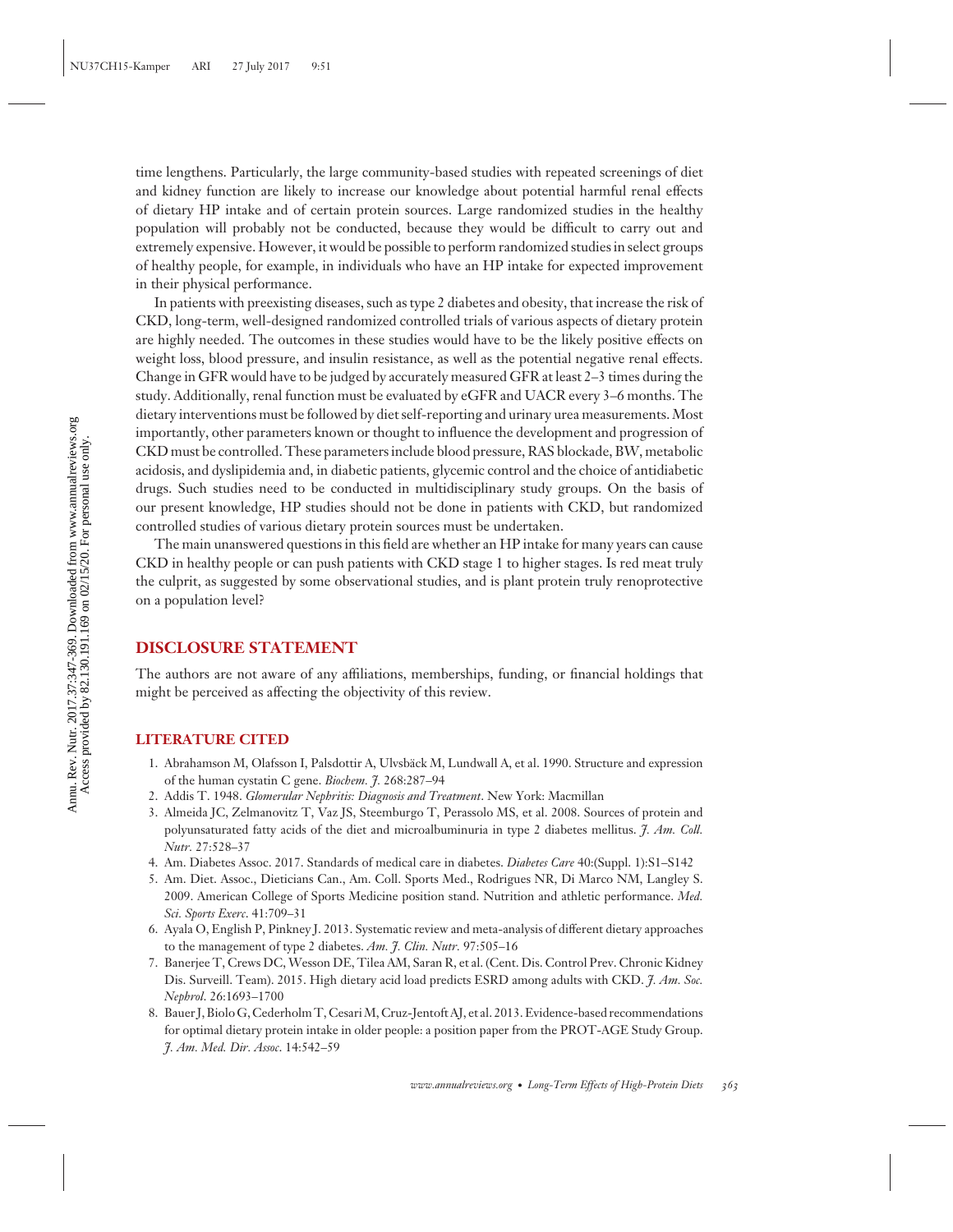- 9. Beasley JM, Katz R, Shlipak M, Rifkin D, Siscovick D, Kaplan R. 2014. Dietary protein intake and change in estimated GFR in the Cardiovascular Health Study. *Nutrition* 30:794–99
- 10. Bernstein AM, Trayzon L, Zhaoping L. 2007. Are high-protein, vegetable-based diets safe for kidney function? A review of the literature. *J. Am. Diet. Assoc.* 107:644–50
- 11. Bie P, Astrup A. 2015. Dietary protein and kidney function: when higher glomerular filtration rate is desirable. *Am. J. Clin. Nutr.* 102:3–4
- 12. Bosch JP, Lauer A, Glabman S. 1984. Short-term protein loading in assessment of patients with renal disease. *Am. J. Med.* 77:873–79
- 13. Bosch JP, Lew S, Glabman S, Lauer A. 1986. Renal hemodynamic changes in humans. Response to protein loading in normal and diseased kidneys. *Am. J. Med.* 81:809–15
- 14. Bosch JP, Saccaggi A, Lauer A, Ronco C, Belledon M, Glabman S. 1983. Renal functional reserve in humans. Effect of protein intake on glomerular filtration rate. *Am. J. Med.* 75:943–50
- 15. Brandle E, Sieberth HG, Hautmann RE. 1996. Effect of chronic dietary protein intake on the renal ¨ function in healthy subjects. *Eur. J. Clin. Nutr.* 50:734–40
- 16. Brenner BM, Lawler EV, Mackenzie HS. 1996. The hyperfiltration theory: a paradigm shift in nephrology. *Kidney Int*. 49:1774–77
- 17. Brenner BM, Meyer TW, Hostetter TH. 1982. Dietary protein intake and the progressive nature of kidney disease: the role of hemodynamically mediated glomerular injury in the pathogenesis of progressive glomerular sclerosis in aging, renal ablation, and intrinsic renal disease. *N. Engl. J. Med.* 307:652–59
- 18. Brinkworth GD, Buckley JD, Noakes M, Clifton PM. 2010. Renal function following long-term weight loss in individuals with abdominal obesity on a very-low-carbohydrate diet versus high-carbohydrate diet. *J. Am. Diet. Assoc.* 110:633–38
- 19. Butani L, Polinsky MS, Kaiser BA, Baluarte HJ. 2002. Dietary protein intake significantly affects the serum creatinine concentration. *Kidney Int*. 61:1907
- 20. Castellino P, Coda B, De Fronzo R. 1986. Effect of amino acid infusion on renal hemodynamics in humans. *Am. J. Physiol.* 251:F132–40
- 21. Cent. Dis. Control Prev. 2010. *National Chronic Kidney Disease Fact Sheet*: *General Information and National Estimates on Chronic Kidney Disease in the United States*. Atlanta, GA: US Dept. Health Hum. Serv. Cent. Dis. Control Prev.
- 22. Charlton JR, Springsteen CH, Carmody JB. 2014. Nephron number and its determinants in early life: a primer. *Pediatr. Nephrol.* 29:2299–308
- 23. Cirillo M, Lombardi C, Chiricone D, De Santo NG, Zanchetti A, Bilancio G. 2014. Protein intake and kidney function in the middle-age population: contrast between cross-sectional and longitudinal data. *Nephrol. Dial. Transplant.* 29:1733–40
- 24. Cirillo M, Zingone F, Lombardi C, Cavallo P, Zanchetti A, Bilancio G. 2015. Population-based doseresponse curve of glomerular filtration rate to dietary protein intake. *Nephrol. Dial. Transplant.* 30:1156– 62
- 25. Clifton PM, Condo D, Keogh JB. 2014. Long term weight maintenance after advice to consume low carbohydrate, higher protein diets: a systematic review and meta-analysis. *Nutr. Metab. Cardiovasc. Dis.* 24:224–35
- 26. de Brito-Ashurst, Varagunam M, Raftery MJ, Yaqoob MM. 2009. Bicarbonate supplementation slows progression of CKD and improves nutritional status. *J. Am. Soc. Nephrol.* 20:2075–84
- 27. de Mello VDF, Zelmanovitz T, Perassolo MS, Azevedo MJ, Gross JL. 2006. Withdrawal of red meat from the usual diet reduces albuminuria and improves serum fatty acid profile in type 2 diabetes patients with macroalbuminuria. *Am. J. Clin. Nutr.* 83:1032–38
- 28. De Miguel C, Lund H, Mattson DL. 2011. High dietary protein exacerbates hypertension and renal damage in Dahl SS rats by increasing infiltrating immune cells in the kidney. *Hypertension* 57:269–74
- 29. De Souza RJ, Swain JF, Appel LJ, Sacks FM. 2008. Alternatives for macronutient intake and chronic disease: a comparison of the OmniHeart diets with popular diets and with dietary recommendations. *Am. J. Clin. Nutr.* 88:1–11
- 30. Denic A, Lieske JC, Chakkera HA, Poggio ED, Alexander MP, et al. 2016. The substantial loss of nephrons in healthy human kidneys with aging. *J. Am. Soc. Nephrol.* 28:313–20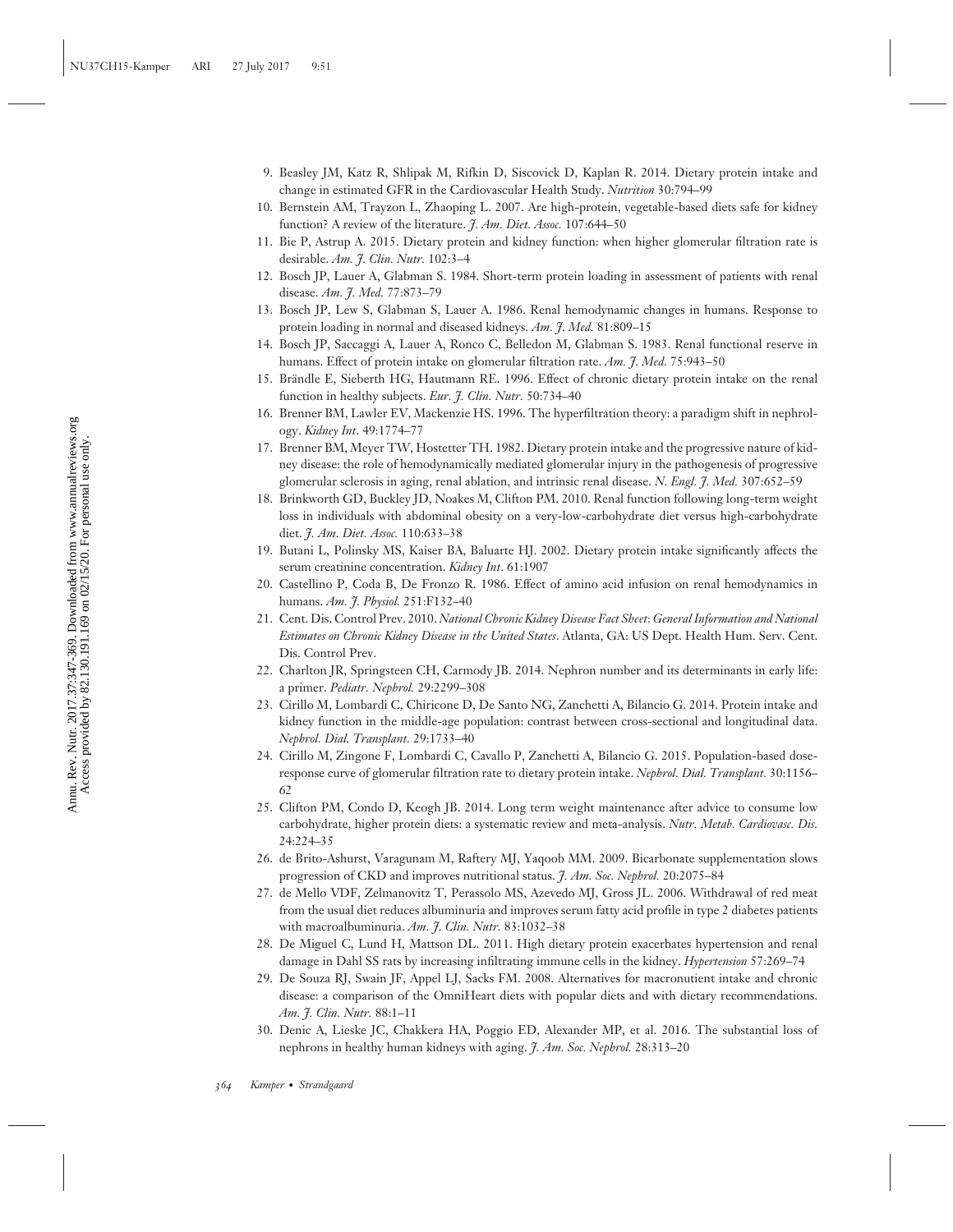- 31. Dharnidharka VR, Kwon C, Stevens G. 2002. Serum cystatin C is superior to serum creatinine as a marker of kidney function: a meta-analysis. *Am. J. Kidney Dis.* 40:221–26
- 32. Dunkler D, Dehghan M, Teo KK, Heinze G, Gao P, et al. (ONTARGET Investig.). 2013. Diet and kidney disease in high-risk individuals with type 2 diabetes mellitus. *JAMA* 173:1682–92
- 33. EFSA (Eur. Food Saf. Auth.) Panel Diet. Prod. Nutr. Allerg. (NDA). 2012. Scientific opinion on dietary reference values for protein. *EFSA J*. 10:2557–623
- 34. Eriksen BO, Stefansson VTN, Jenssen TG, Mathisen UD, Schei J, et al. 2016. Elevated blood pressure is not associated with accelerated glomerular filtration rate decline in the general non-diabetic middle-aged population. *Kidney Int*. 90:254–56
- 35. Flechtner-Mors M, Boehm BO, Wittmann R, Thoma U, Ditschuneit HH. 2010. Enhanced weight loss with protein-enriched meal replacements in subjects with the metabolic syndrome. *Diabetes Metab. Res. Rev.* 26:393–405
- 36. Fliser D, Franek E, Joest M, Block S, Mutschler E, Ritz E. 1997. Renal function in the elderly: impact of hypertension and cardiac function. *Kidney Int*. 51:1196–204
- 37. Foster MC, Hwang S-J, Massaro JM, Jacques PF, Fox CS, Chu AY. 2015. Lifestyle factors and indices of kidney function in the Framingham Heart Study. *Am. J. Nephrol.* 41:267–74
- 38. Fougue D, Laville M. 2009. Low protein diets for chronic kidney disease in non diabetic adults. *Cochrane Database Syst. Rev*. 2009:CD001892
- 39. Franch HA, Mitch WE. 2009. Navigating between the Scylla and Charybdis of prescribing dietary protein for chronic kidney diseases. *Annu. Rev. Nutr.* 29:341–64
- 40. Frank H, Graf J, Amann-Gassner U, Bratke R, Daniel H, et al. 2009. Effect of short-term high-protein compared with normal-protein diets on renal hemodynamics and associated variables in healthy young men. *Am. J. Clin. Nutr.* 90:1509–16
- 41. Fricker M, Wiesli P, Brandle M, Schwegler B, Schmid C. 2003. Impact of thyroid dysfunction on serum cystatin C. *Kidney* 63:1944–47
- 42. Friedman AN, Ogden LG, Foster GD, Klein S, Stein R, et al. 2012. Comparative effects of lowcarbohydrate high-protein versus low-fat diets on the kidney. *Clin. J. Am. Soc. Nephrol.* 7:1103–11
- 43. Gannon MC, Nuttall FQ, Saeed A, Jordan K, Hoover H. 2003. An increase in dietary protein improves the blood glucose response in persons with type 2 diabetes. *Am. J. Clin. Nutr.* 78:734–41
- 44. Goraya N, Simoni J, Jo C, Wesson DE. 2012. Dietary acid reduction with fruits and vegetables or bicarbonate attenuates kidney injury in patients with a moderately reduced glomerular filtration rate due to hypertensive nephropathy. *Kidney Int*. 81:86–93
- 45. Goraya N, Wesson DE. 2017. Is dietary red meat kidney toxic? *J. Am. Soc. Nephrol.* 28:5–7
- 46. Gross JL, Zelmanovitz T, Moulin CC, De Mello V, Perassolo M, et al. 2002. Effect of chicken-based diet on renal function and lipid profile in patients with type 2 diabetes: a randomized crossover trial. *Diabetes Care* 25:645–51
- 47. Gutierrez OM, Muntner P, Rizk DV, McClellan WM, Warnock DG, et al. 2014. Dietary patterns and ´ risk of death and progression to ESRD in individuals with CKD: a cohort study. *Am. J. Kidney Dis.* 64:204–13
- 48. Halbesma N, Bakker SJL, Jansen DF, Stolk RP, De Zeeuw D, et al. (PREVEND Study Group). 2009. High protein intake associates with cardiovascular events but not with loss of renal function. *J. Am. Soc. Nephrol.* 20:1797–804
- 49. Hallan S, Coresh J, Astor BC, Åsberg A, Powe NR, et al. 2006. International comparison of the relationship of chronic kidney disease prevalence and ESRD risk. *J. Am. Soc. Nephrol.* 17:2275–84
- 50. Halton TL, Willett WC, Liu S, Manson JE, Albert CM, et al. 2006. Low-carbohydrate-diet score and the risk of coronary heart disease in women. *N. Engl. J. Med.* 355:1991–2002
- 51. Hankin JH, Stram DO, Arakawa K, Park S, Low SH, et al. 2001. Singapore Chinese Health Study: development, validation, and calibration of the quantitative food frequency questionnaire. *Nutr. Cancer* 39:187–95
- 52. Helal I, Fick-Brosnahan GM, Reed-Gitomer B, Schrier RW. 2012. Glomerular hyperfiltration: definitions, mechanisms and clinical implications. *Nat. Rev. Nephrol.* 8:293–300
- 53. Hill NR, Fatoba ST, Oke JE, Hirst JA, O'Callaghan CA, et al. 2016. Global prevalence of chronic kidney disease—a systematic review and meta-analysis. *PLOS ONE* 11(7):e0158765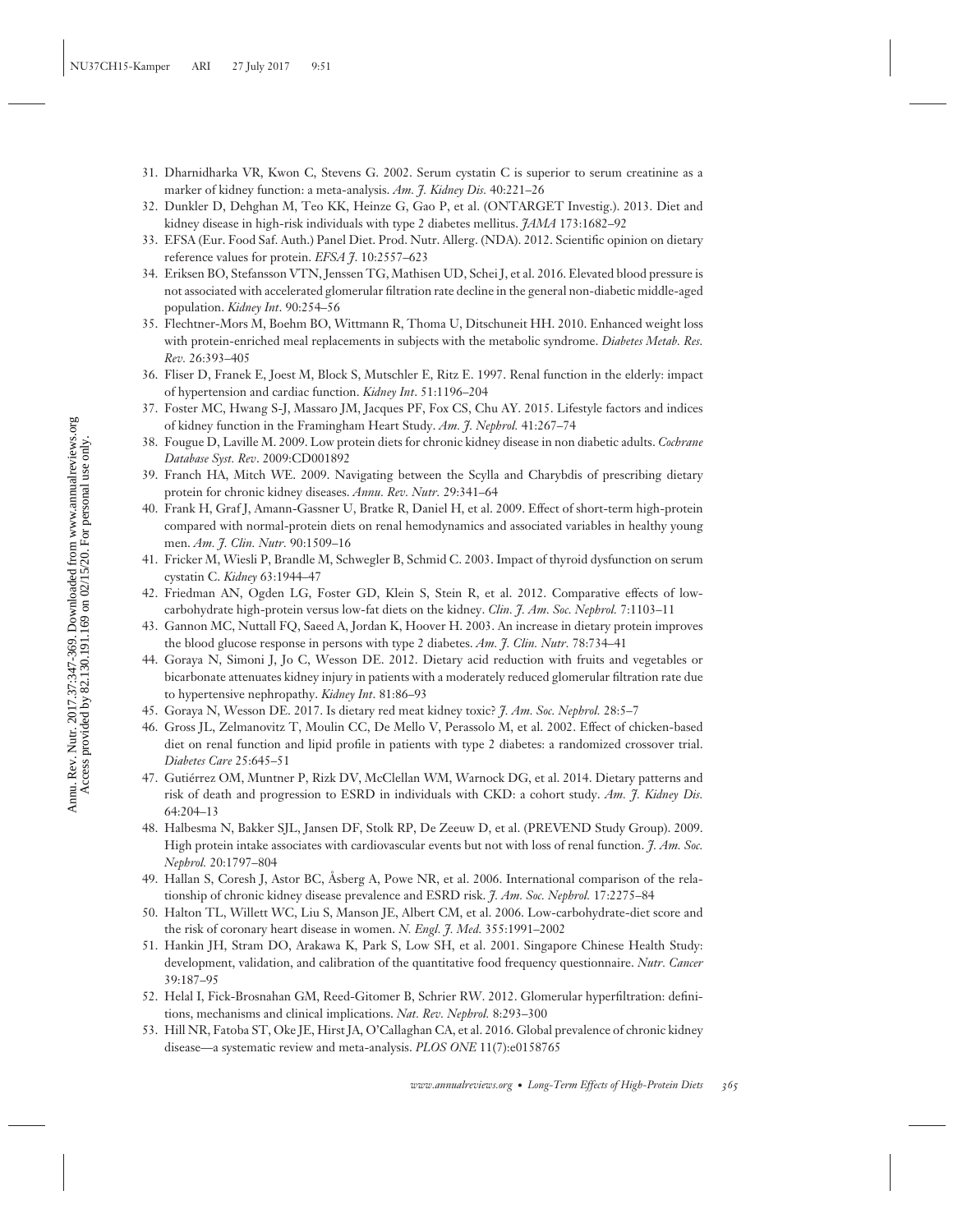- 54. Hillege HL, Fidler V, Diercks GF, van Gilst WH, de Zeeuw D, et al. 2002. Urinary albumin excretion predicts cardiovascular and noncardiovascular mortality in general population. *Circulation* 106:1777–82
- 55. Hostetter TH, Meyer TW, Rennke HG, et al. 1986. Chronic effects of dietary protein in the rat with intact and reduced renal mass. *Kidney Int*. 30:509–17
- 56. Huang M-C, Chen M-E, Hung H-C, Chen H-C, Chang W-T, et al. 2008. Inadequate energy and excess protein intakes may be associated with worsening renal function in chronic kidney disease. *J. Ren. Nutr.* 18:187–94
- 57. Inker LA, Schmid CH, Tighiouart H, Eckfeldt JH, Feldman HI, et al. (CKD-EPI Investig.). 2012. Estimating glomerular filtration rate from serum creatinine and cystatin C. *N. Engl. J. Med*. 367:20–29
- 58. Inst. Med. Panel Macronutr., Inst. Med. Standing Comm. Sci. Eval. Diet. Ref. Intakes. 2005. *Dietary Reference Intakes for Energy, Carbohydrate, Fiber, Fat, Fatty Acids, Cholesterol, Protein, and Amino Acids*. Washington, DC: Natl. Acad. Press
- 59. Jacobsen FK, Christensen CK, Mogensen CE, Andresen F, Heilskov NS. 1979. Pronounced increase in serum creatinine concentration after eating cooked meat. *BMJ* 1:1049–50
- 60. Jakobsen LH, Kondrup J, Zellner M, Tetens I, Roth E. 2011. Effect of a high protein meat diet on muscle and cognitive functions: a randomised controlled dietary intervention trial in healthy men. *Clin. Nutr.* 30:303–11
- 61. Jameel N, Pugh JA, Mitchell BD, Stern MP. 1992. Dietary protein intake is not correlated with clinical proteinuria in NIDDM. *Diabetes Care* 15:178–83
- 62. Jesudason DR, Clifton P. 2012. Interpreting different measures of glomerular filtration rate in obesity and weight loss: pitfalls for the clinician. *Int. J. Obes.* 36:1421–27
- 63. Jesudason DR, Pedersen E, Clifton PM. 2013. Weight-loss diets in people with type 2 diabetes and renal disease: a randomized controlled trial of the effect of different dietary protein amounts. *Am. J. Clin. Nutr.* 98:494–501
- 64. Jha V, Garcia-Garcia G, Iseki K, Li Z, Naicker S, et al. 2013. Chronic kidney disease: global dimensions and perspectives. *Lancet* 382:260–72
- 65. Jia Y, Hwang SY, House JD, Ogborn MR, Weiler HA, et al. 2010. Long-term high intake of whole proteins results in renal damage in pigs. *J. Nutr.* 140:1646–52
- 66. Juraschek SP, Appel LJ, Anderson CAM, Miller ER III. 2013. Effect of high-protein diet on kidney function in healthy adults: results from the OmniHeart trial. *Am. J. Kidney Dis.* 61:547–54
- 67. Kamper AL, Thomsen HS, Nielsen SL, Strandgaard S. 1990. Initial effect of enalapril on kidney function in patients with moderate to severe chronic nephropathy. *Scand. J. Urol. Nephrol.* 24:69–73
- 68. Kamper A-L. 2007. The importance of a correct evaluation of progression in studies on chronic kidney disease. *Nephrol. Dial. Transplant.* 22:3–5
- 69. Kidney Dis. Improv. Glob. Outcomes (KDIGO) CKD Work Group. 2013. KDIGO 2012 clinical practice guideline for the evaluation and management of chronic kidney disease. *Kidney Int. Suppl*. 3:1–150
- 70. King AJ, Levey AS. 1993. Dietary protein and renal function. *J. Am. Soc. Nephrol.* 3:1723–37
- 71. Kipnis V, Midthune D, Freedman LS, Bingham S, Schatzkin A, et al. 2001. Empirical evidence of correlated biases in dietary assessment instruments and its implications. *Am. J. Epidemiol.* 153:394–403
- 72. Klahr S, Levey AS, Beck GJ, Caggiula AW, Hunsicker L, et al. (Modif. Diet Ren. Dis. Study Group). 1994. The effects of dietary protein restriction and blood pressure control on the progression of renal disease. *N. Engl. J. Med*. 330:877–84
- 73. Klausen K, Borch-Johnsen K, Feldt-Rasmussen B, Jensen G, Clausen P, et al. 2004. Very low levels of microalbuminuria are associated with increased risk of coronary heart disease and death independently of renal function, hypertension, and diabetes. *Circulation* 110:32–35
- 74. Knight EL, Stampfer MJ, Hankinson SE, Spiegelman D, Curhan GC. 2003. The impact of protein intake on renal function decline in women with normal renal function or mild renal insufficiency. *Ann. Int. Med.* 138:460–67
- 75. Knight EL, Verhave JC, Spiegelman D, Hillege HL, de Zeeuw D, et al. 2004. Factors influencing serum cystatin C levels other than renal function and the impact on renal function measurement. *Kidney Int*. 65:1416–21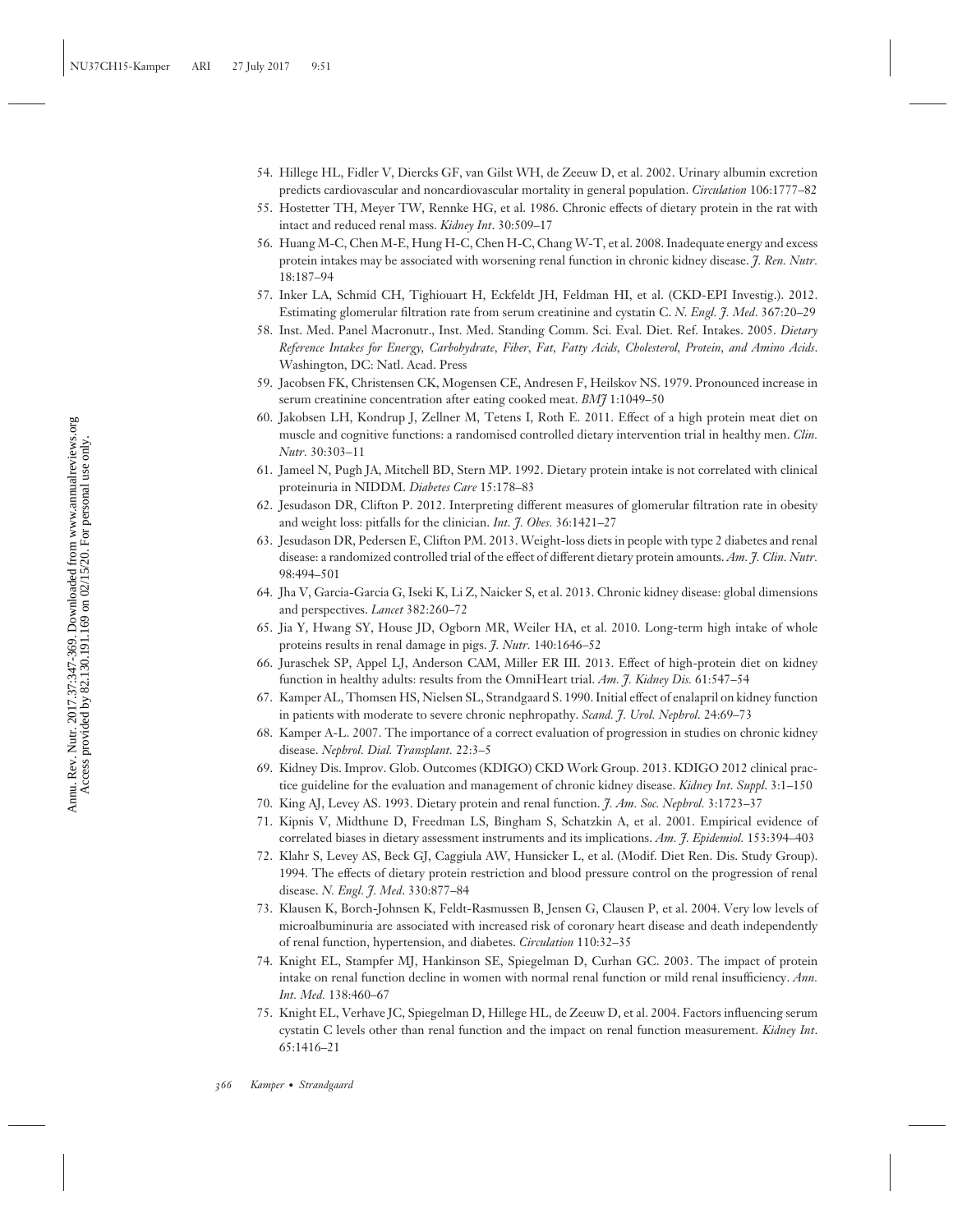- 76. Krebs JD, Elley CR, Parry-Strong A, Lunt H, Drury PL, et al. 2012. The Diabetes Excess Weight Loss (DEWL) Trial: a randomised controlled trial of high-protein versus high-carbohydrate diets over 2 years in type 2 diabetes. *Diabetologia* 55:905–14
- 77. Lagiou P, Sandin S, Lof M, Trichopoulos D, Adami HO, Weiderpass E. 2012. Low carbohydrate-high protein diet and incidence of cardiovascular disease in Swedish women: prospective cohort study. *BMJ* 344:e4026
- 78. Lagiou P, Sandin S, Weiderpass E, Lagiou A, Mucci L, et al. 2007. Low carbohydrate-high protein diet and mortality in a cohort of Swedish women. *J. Int. Med.* 261:366–74
- 79. Larsen RN, Mann NJ, Maclean E, Shaw JE. 2011. The effect of high-protein, low-carbohydrate diets in the treatment of type 2 diabetes: a 12 month randomised controlled trial. *Diabetologia* 54:731–40
- 80. Larsen TM, Dalskov SM, van Baak M, Jebb SA, Papadaki A, et al. (Diogenes Proj.). 2010. Diets with high or low protein content and glycemic index for weight-loss maintenance. *N. Engl. J. Med*. 363:2102–13
- 81. Levey AS, Bosch JP, Lewis IB, Greene T, Rogers N, et al. (Modif. Diet Ren. Dis. Study Group). 1999. A more accurate method to estimate glomerular filtration rate from serum creatinine: a new prediction equation. *Ann. Intern. Med*. 130:461–70
- 82. Levey AS, Stevens LA, Schmid CH, Zhang YL, Castro AF III, et al. 2009. A new equation to estimate glomerular filtration rate. *Ann. Intern. Med.* 50:604–12
- 83. Lew Q-LJ, Jafar TH, Koh HWL, Jin A, Chow KY, et al. 2017. Red meat intake and risk of ESRD. *J. Am. Soc. Nephrol.* 28:304–12
- 84. Li Z, Treyzon L, Chen S, Yan E, Thames G, Carpenter CL. 2010. Protein-enriched meal replacements do not adversely affect liver, kidney or bone density: an outpatient randomized controlled trial. *Nutr. J.* 9:72
- 85. Lin J, Fung TT, Hu FB, Curhan GC. 2011. Association of dietary patterns with albuminuria and kidney function decline in older white women: a subgroup analysis from the Nurses' Health Study. *Am. J. Kidney Dis.* 57:245–54
- 86. Lin J, Hu FB, Curhan GC. 2010. Associations of diet with albuminuria and kidney function decline. *Clin. J. Am. Soc. Nephrol.* 5:836–43
- 87. Lopez-Giacoman S, Madero M. 2015. Biomarkers in chronic kidney disease, from kidney function to kidney damage. *World J. Nephrol.* 4:57–73
- 88. Luyckx VA, Brenner BM. 2010. The clinical importance of nephron mass. *J. Am. Soc. Nephrol.* 21:898– 910
- 89. Ma JM, Jacques PF, Hwang SJ, Troy LM, McKeown NM, et al. 2016. Dietary guideline adherence index and kidney measures in the Framingham Heart study. *Am. J. Kidney Dis.* 68:703–15
- 90. Mahajan A, Simoni J, Sheather SJ, Broglio KR, Rajab MH, Wesson DE. 2010. Daily oral sodium bicarbonate preserves glomerular filtration rate by slowing its decline in early hypertensive nephropathy. *Kidney Int*. 78:303–9
- 91. Maroni BJ, Steinman TI, Mitch WE. 1985. A method for estimating nitrogen intake of patients with chronic renal failure. *Kidney Int*. 27:58–65
- 92. Mattos CB, Viana LV, Paula TP, Sarmento RA, Almeida JC, et al. 2015. Increased protein intake is associated with uncontrolled blood pressure by 24-h ambulatory blood pressure monitoting in patients with type 2 diabetes. *J. Am. Coll. Nutr.* 34:232–39
- 93. Miliku K, Voortman T, van den Hooven EH, Hofman A, Franco OH, Jaddoe VWV. 2015. Firsttrimester maternal protein intake and childhood kidney outcomes: the Generation R Study. *Am. J. Clin. Nutr.* 102:123–29
- 94. Modif. Diet Ren. Dis. Study Group. 1992. The Modification of Diet in Renal Disease (MDRD) Study: design, methods, and results from the feasibility study. *Am. J. Kidney Dis*. 20:18–33
- 95. Moustgaard J. 1947. Variation of the renal function in normal and unilaterally nephrectomized dogs. *Am. J. Vet. Res.* 8:301–6
- 96. Nakamura H, Ebe N, Ito S, Shibata A. 1993. Renal effects of different types of protein in healthy volunteer subjects and diabetic patients. *Diabetes Care* 16:1071–75
- 97. Nettleton JA, Steffen LM, Palmas W, Burke GL, Jacobs DR Jr. 2008. Associations between microalbuminuria and animal foods, plant foods, and dietary patterns in the Multiethnic Study of Atherosclerosis. *Am. J. Clin. Nutr.* 87:1825–36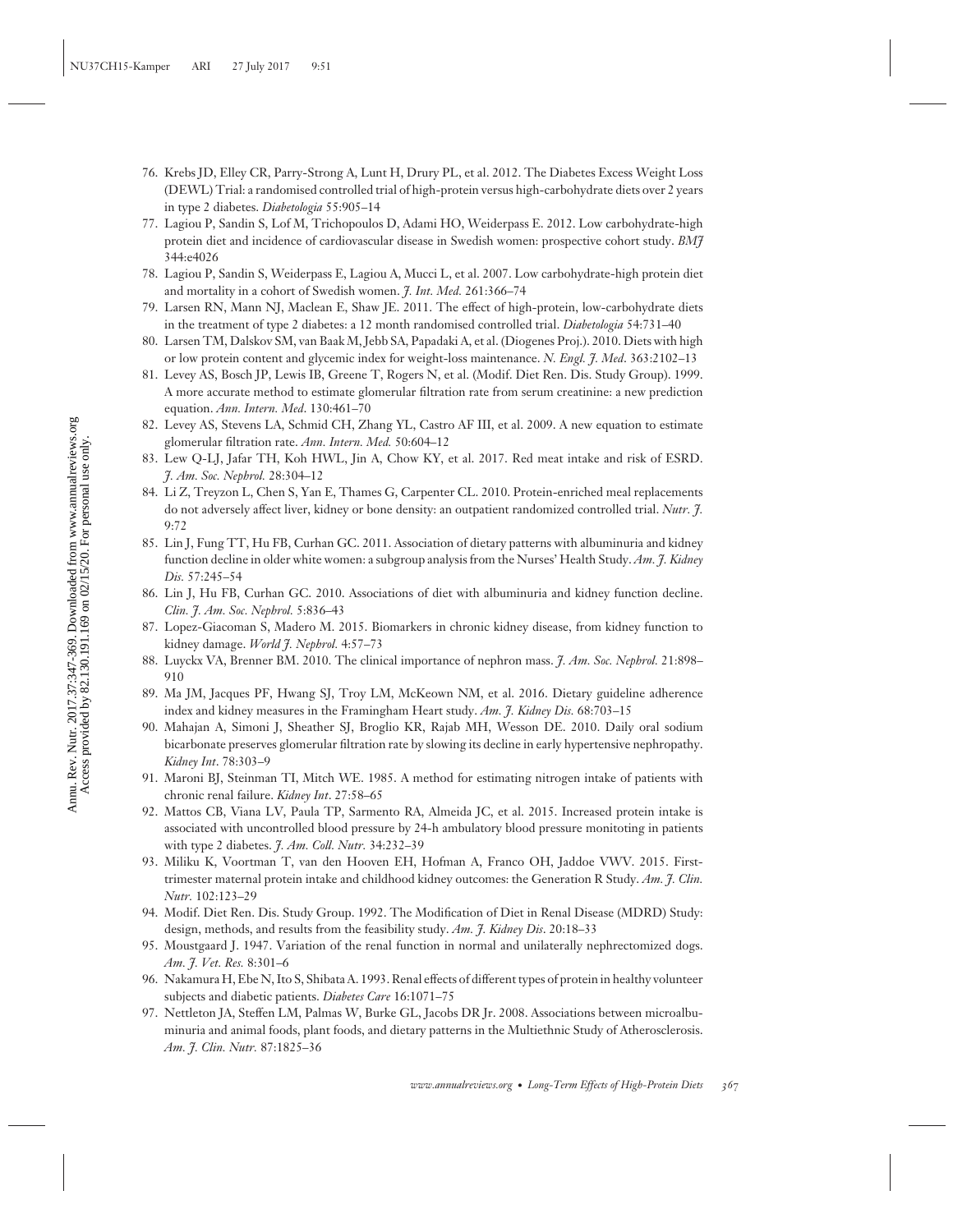- 98. Nord. Counc. Minist. 2014. *Nordic Nutritional Recommendations 2012: Integrating Nutrition and Physical Activity*. Copenhagen: Nord. Counc. Minist.
- 99. Nyengaard JR, Bendtsen TJ. 1992. Glomerular number and size in relation to age, kidney weight, and body surface in normal man. *Anat. Rec*. 232:194–201
- 100. Orita Y, Okada M, Harada S, Horio M. 2004. Skim soy protein enhances GFR as much as beefsteak protein in healthy human subjects. *Clin. Exp. Nephrol.* 8:103–8
- 101. Ramel A, Arnarson A, Geirsdottir OG, Jonsson PV, Thorsdottir I. 2013. Glomerular filtration rate after a 12-wk resistance exercise program with post-exercise protein ingestion in community dwelling elderly. *Nutrition* 29:719–23
- 102. Remer T. 2001. Influence of nutrition on acid-base balance—metabolic aspects. *Eur. J. Nutr.* 40:214–20
- 103. Ricos C, Jimenez CV, Hernandez A, Simon M, Perich C, et al. 1994. Biological variation in urine samples used for analyte measurements. *Clin. Chem.* 40:472–77
- 104. Rodríguez MM, Gómez AH, Abitbol CL, Chandar JJ, Duara S, Zilleruelo GE. 2004. Histomorphometric analysis of postnatal glomerulogenesis in extremely preterm infants. *Pediatr. Dev. Pathol.* 7:17–25
- 105. Santesso N, Akl EA, Bianchi M, Mente A, Mustafa R, et al. 2012. Effects of higher- versus lower-protein diets on health outcomes: a systematic review and meta-analysis. *Eur. J. Clin. Nutr.* 66:780–88
- 106. Schwingshackl L, Hoffmann G. 2013. Long-term effects of low-fat diets either low or high in protein on cardiovascular and metabolic risk factors: a systematic review and meta-analysis. *Nutr. J.* 12:48
- 107. Schwingshackl L, Hoffmann G. 2014. Comparison of high vs. normal/low protein diets on renal function in subjects without chronic kidney disease: a systematic review and meta-analysis. *PLOS ONE* 9:e97656
- 108. Shai I, Schwarzfuchs D, Henkin Y, Shahar DR, Witkow S, et al. (DIRECT Group). 2008. Weight loss with a low-carbohydrate, Mediterranean, or low-fat diet. *N. Engl. J. Med.* 359:229–41
- 109. Shemesh O, Golbetz H, Kriss JP, Myers BD. 1985. Limitations of creatinine as a filtration marker in glomerulopathic patients. *Kidney Int*. 28:830–38
- 110. Shen Q, Xu H, Wei L-M, Chen J, Liu H-M. 2011. Intrauterine growth restriction and postnatal highprotein diet affect the kidneys in adult rats. *Nutrition* 27:364–71
- 111. Shipley RE, Study RS. 1951. Changes in renal blood flow, excretion of inulin, glomerular filtration rate, tissue pressure and urine flow with alteration of renal artery blood pressure. *Am. J. Physiol.* 167:676–88
- 112. Shlipak MG, Matsushita K, Ärnlöv J, Inker LA, Katz R, et al. (CKD Progn. Consort.). 2013. Cystatin C versus creatinine in determining risk based on kidney function. *N. Engl. J. Med*. 369:932–43
- 113. Sircar D, Chatterjee S, Waikhom R, Golay V, Raychaudhury A, et al. 2015. Efficacy of febuxostat for slowing the GFR decline in patients with CKD and asymptomatic hyperuricemia: a 6-month, doubleblind, randomized, placebo-controlled trial. *Am. J. Kidney Dis.* 66:945–50
- 114. Sjögren P, Becker W, Warensjö E, Olsson E, Byberg L, et al. 2010. Mediterranean and carbohydraterestricted diets and mortality among elderly men: a cohort study in Sweden. *Am. J. Clin. Nutr.* 92:967–74
- 115. Skov AR, Toubro S, Bulow J, Krabbe K, Parving HH, Astrup A. 1999. Changes in renal function during ¨ weight loss induced by high versus low-protein low-fat diets in overweight subjects. *Int. J. Obes. Relat. Metab. Disord.* 23:1170–77
- 116. Smith GI, Yoshino J, Kelly SC, Reeds DN, Okunade A, et al. 2016. High-protein intake during weight loss therapy eliminates the weight-loss-induced improvement in insulin action in obese postmenopausal women. *Cell Rep*. 17:849–61
- 117. Stentz FB, Brewer A,Wan J, Garber C, Daniels B, et al. 2016. Remission of pre-diabetes to normal glucose tolerance in obese adults with high protein versus high carbohydrate diet: randomized controlled trial. *BMJ Open Diabetes Res. Care* 4:000258
- 118. Stevens LA, Coresh J, Schmid CH, Feldman HI, Froissart M, et al. 2008. Estimating GFR using serum cystatin C alone and in combination with serum creatinine: a pooled analysis of 3,418 individuals with CKD. *Am. J. Kidney Dis.* 51:395–406
- 119. Summerson JH, Bell RA, Konen JC. 1996. Dietary protein intake, clinical proteinuria, and microalbuminuria in non-insulin-dependent diabetes mellitus. *J. Ren. Nutr.* 6:89–93
- 120. Tay J, Thompson CH, Luscombe-Marsh ND, Noakes M, Buckley JD, et al. 2015. Long-term effects of a very low carbohydrate compared with a high carbohydrate diet on renal function in individuals with type 2 diabetes: a randomized trial. *Medicine* 94:e2181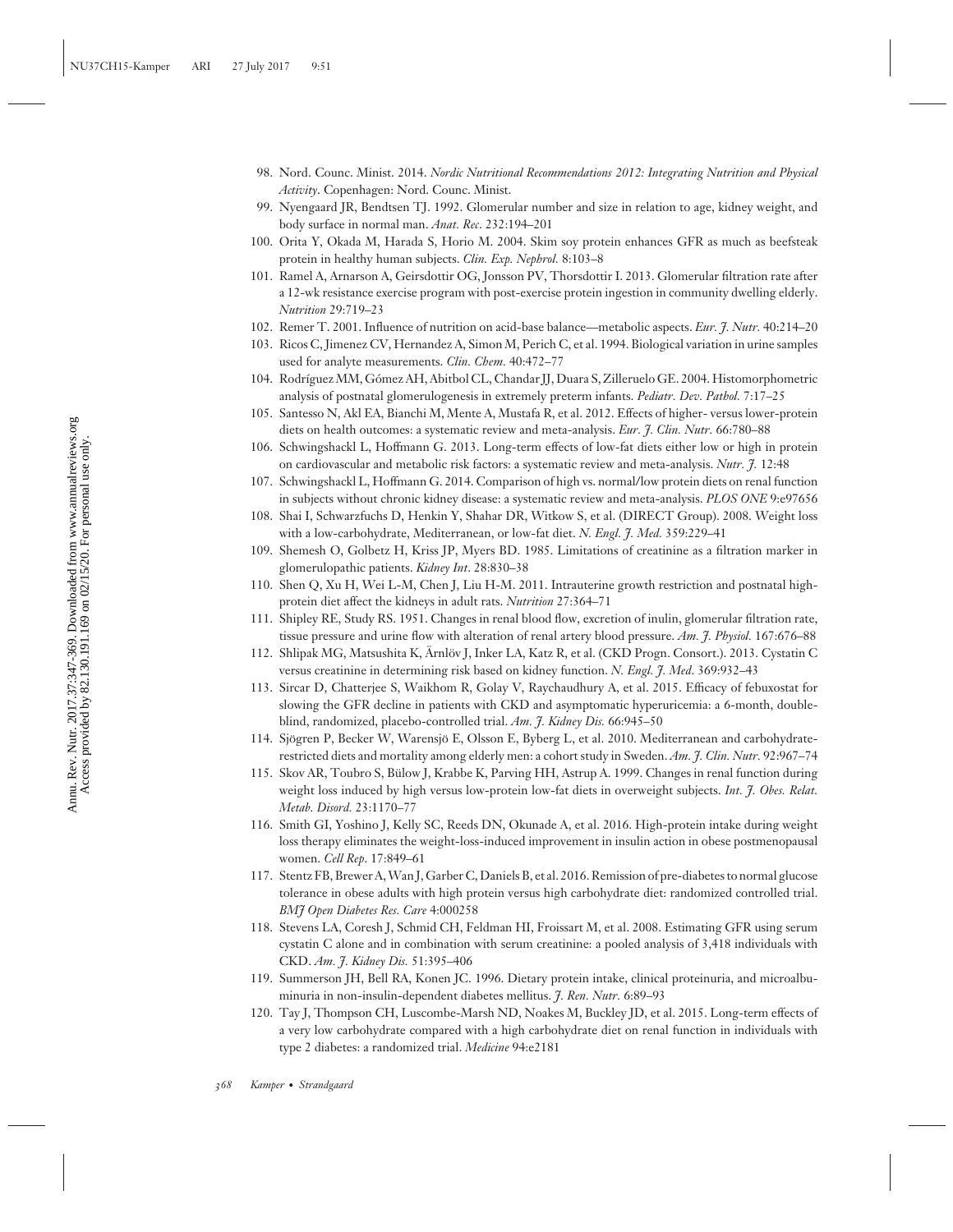- 121. Tirosh A, Golan R, Harman-Boehm I, Henkin Y, Schwarzfuchs D, et al. 2013. Renal function following three distinct weight loss dietary strategies during 2 years of a randomized controlled trial. *Diabetes Care* 36:2225–32
- 122. Trichopoulou A, Psaltopoulou T, Orfanos P, Hsieh C-C, Trichopoulos D. 2007. Low-carbohydratehigh-protein diet and long-term survival in a general population cohort. *Eur. J. Clin. Nutr.* 61:575–81
- 123. Wagner EA, Falciglia GA, Amlal H, Levin L, Soleimani M. 2007. Short-term exposure to a high-protein diet differentially affects glomerular filtration rate but not acid-base balance in older compared to younger adults. *J. Am. Diet. Assoc.* 107:1404–8
- 124. Wakefield AP, House JD, Ogborn MR, Weiler HA, Aukema HM. 2011. A diet with 35% of energy from protein leads to kidney damage in female Sprague-Dawley rats. *Br. J. Nutr.* 106:656–63
- 125. Walrand S, Short KR, Bigelow ML, Sweatt AJ, Hutson SM, Nair KS. 2008. Functional impact of high protein intake on healthy elderly people. *Am. J. Physiol. Endocrinol. Metab.* 295:E921–28
- 126. Watzadse G. 1928. Uber die Harnbildung in der Froschniere. XIV Mitteilung: Bedeutung der Aminosauren fur die Nierentatigkeit. *Arch. Ges. Physiol.* 219:694–705
- 127. Wesson DE, Simoni J, Broglio K, Sheather S. 2011. Acid retention accompanies reduced GFR in humans and increases plasma levels of endothelin and aldosterone. *Am. J. Physiol. Ren. Physiol.* 300:F830–37
- 128. Wheeler ML, Fineberg SE, Fineberg NS, Gibson RG, Hackward LL. 2002. Animal versus plant protein meals in individuals with type 2 diabetes and microalbuminuria: effects on renal, glycemic, and lipid parameters. *Diabetes Care* 25:1277–82
- 129. WHO (World Health Organ.), Food Agric. Organ. UN, UN Univ. 2007. *Protein and Amino Acids Requirements in Human Nutrition. Report of a Joint WHO/FAO/UNO Expert Consultation. WHO Technical Report Series, No. 935*. Geneva: WHO Press
- 130. Willett WC, Sampson L, Stampfer MJ, Rosner B, Bain C, et al. 1985. Reproducibility and validity of a semiquantitative food frequency questionnaire. *Am. J. Epidemiol.* 122:51–65
- 131. Woods LL. 1993. Mechanisms of renal hemodynamic regulation in response to protein feeding. *Kidney Int*. 44:659–75
- 132. Workeneh B, Mitch WE. 2013. High-protein diet in diabetic nephropathy: What is really safe? *Am. J. Clin. Nutr.* 98:266–68
- 133. Xu X, Qin X, Li Y, Sun D, Wang J, et al. [Ren. Substudy China Stroke Prim. Prev. Trial (CSPPT)]. 2016. Efficacy of folic acid therapy on the progression of chronic kidney disease. *JAMA Intern. Med*. 176:1443–50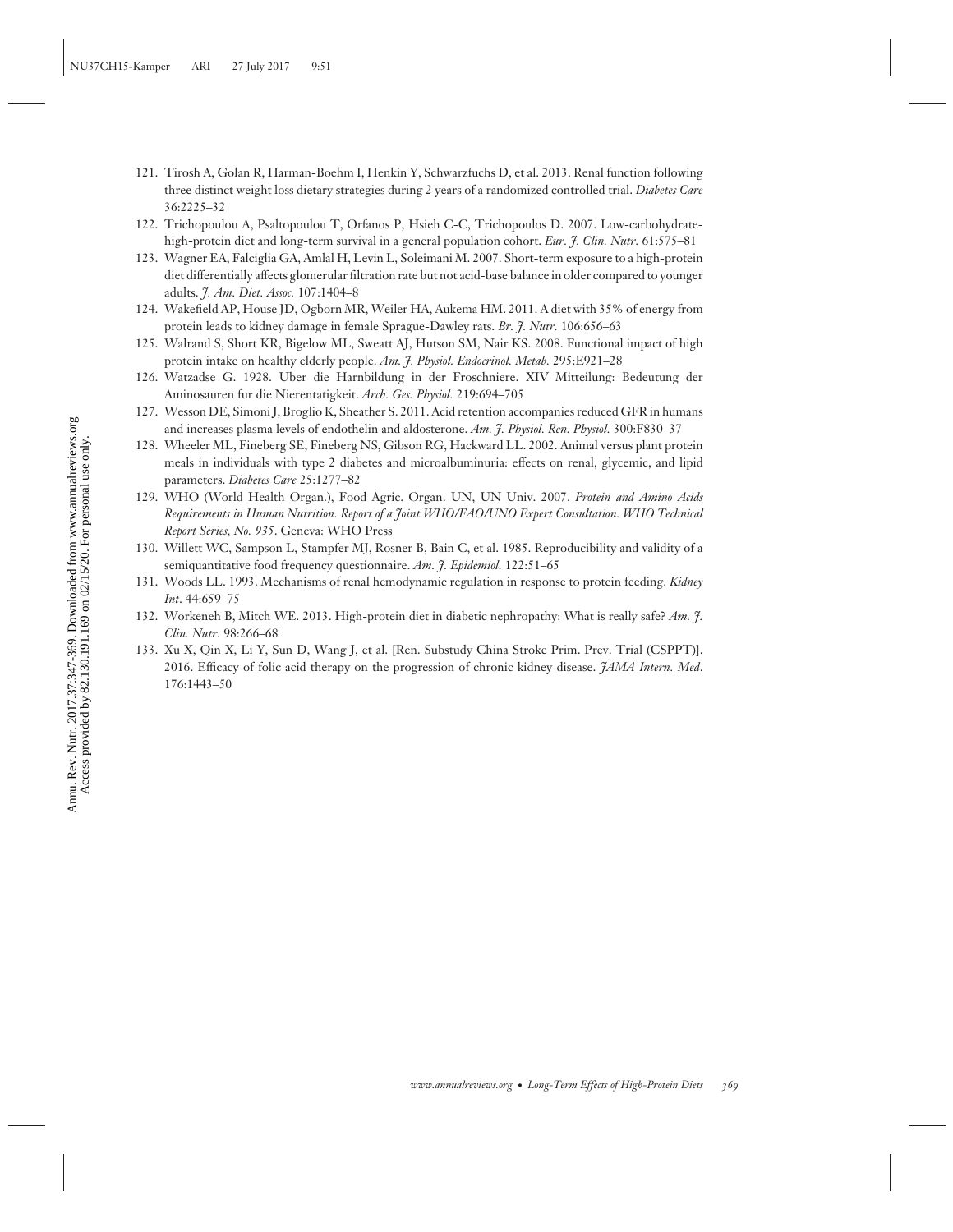

*v*

**Annual Review of Nutrition**

## Contents Volume 37, 2017

| Nutrition from the Inside Out                                                                                                                                                                                           |
|-------------------------------------------------------------------------------------------------------------------------------------------------------------------------------------------------------------------------|
| The Best of Times                                                                                                                                                                                                       |
| β-Hydroxybutyrate: A Signaling Metabolite                                                                                                                                                                               |
| Fatty Acids and NLRP3 Inflammasome-Mediated Inflammation<br>in Metabolic Tissues<br>Jessica C. Ralston, Claire L. Lyons, Elaine B. Kennedy, Anna M. Kirwan,                                                             |
| Lipocalin 2: An Emerging Player in Iron Homeostasis<br>and Inflammation                                                                                                                                                 |
| Coffee, Caffeine, and Health Outcomes: An Umbrella Review<br>Giuseppe Grosso, Justyna Godos, Fabio Galvano, and Edward L. Giovannucci  131                                                                              |
| Trimethylamine N-Oxide, the Microbiome, and Heart<br>and Kidney Disease                                                                                                                                                 |
| Brain on Fire: Incentive Salience, Hedonic Hot Spots, Dopamine,<br>Obesity, and Other Hunger Games<br>Jameason D. Cameron, Jean-Philippe Chaput, Anders M. Sjödin,                                                      |
| Holocarboxylase Synthetase: A Moonlighting Transcriptional<br>Coregulator of Gene Expression and a Cytosolic Regulator<br>of Biotin Utilization<br>Alfonso León-Del-Río, Viviana Valadez-Graham, and Roy A. Gravel  207 |
| Genetic Basis for Sex Differences in Obesity<br>and Lipid Metabolism                                                                                                                                                    |
|                                                                                                                                                                                                                         |